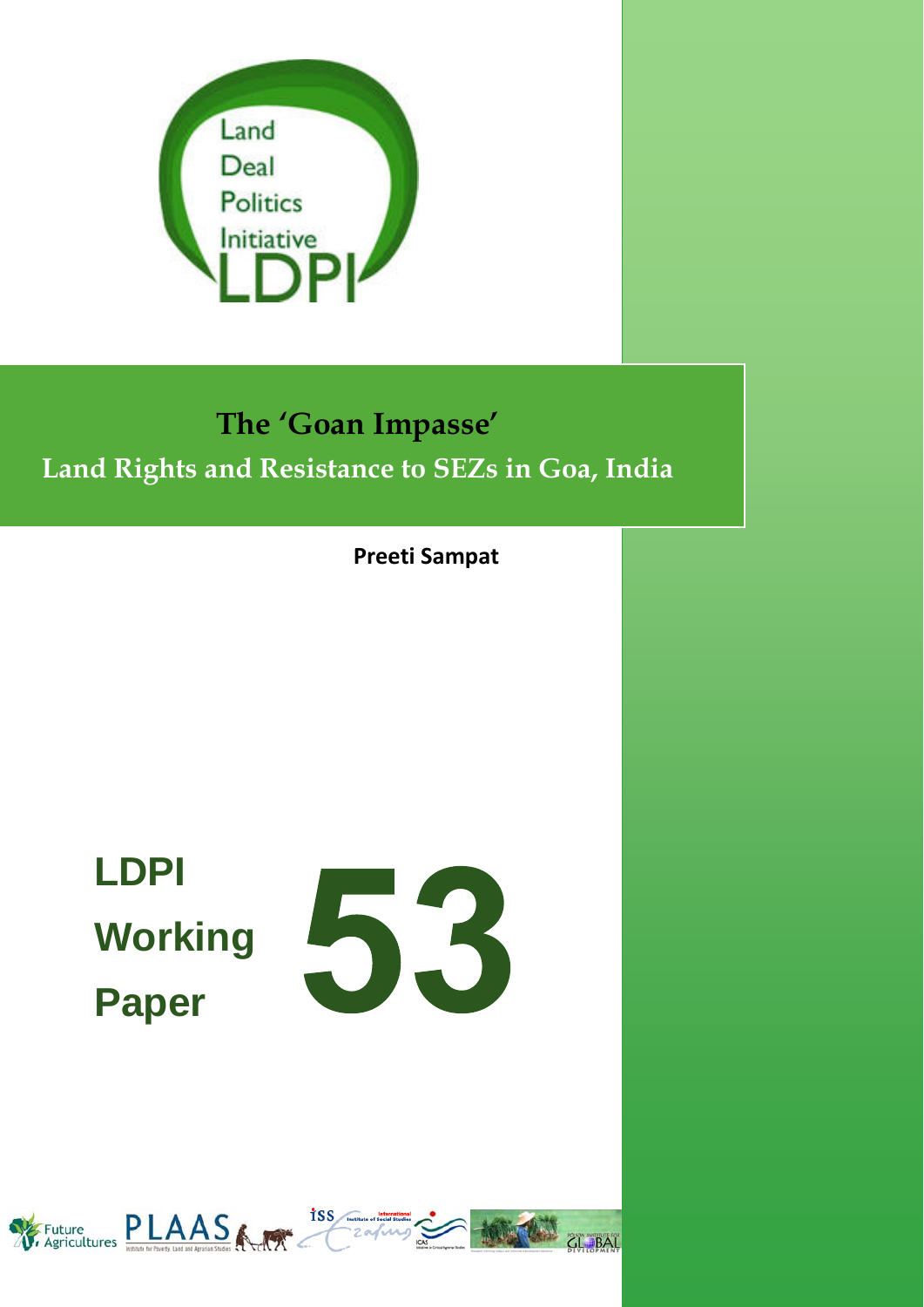#### **The 'Goan Impasse': Land Rights and Resistance to SEZs in Goa, India**

*by* Preeti Sampat

*Published by:* **The Land Deal Politics Initiative** www.iss.nl/ldpi landpolitics@gmail.com

*in collaboration with:*  **Institute for Development Studies (IDS)** University of Sussex Library Road Brighton, BN1 9RE United Kingdom *Tel: +44 1273 606261 Fax: +44 1273 621202 E-mail: ids@ids.ac.ukWebsite: www.ids.ac.uk* 

#### **Initiatives in Critical Agrarian Studies (ICAS)**

**International Institute of Social Studies (ISS)** P.O. Box 29776 2502 LT The Hague The Netherlands *Tel: +31 70 426 0664 Fax: +31 70 426 0799 E-mail: iss.icas@gmail.com Website: www.iss.nl/icas*

#### **The Institute for Poverty, Land and Agrarian Studies (PLAAS)**

School of Government, Faculty of Economic and Management Sciences University of the Western Cape, Private Bag X17 Bellville 7535, Cape Town South Africa *Tel: +27 21 959 3733 Fax: +27 21 959 3732 E-mail: info@plaas.org.zaWebsite: www.plaas.org.za* 

#### **The Polson Institute for Global Development**

Department of Development Sociology Cornell University 133 Warren Hall Ithaca NY 14853 United States of America

*Tel: +1 607 255-3163 Fax: +1 607 254-2896 E-mail: ta12@cornell.edu Website: polson.cals.cornell.edu* 

©December 2013 *All rights reserved. No part of this publication may be reproduced or transmitted in any form or by any means without prior permission from the publisher and the author.*

*Published with support from the UK Department for International Development (DfID), Atlantic Philanthropies, Inter‐Church Organization for Development Cooperation (ICCO), Ford Foundation and Miserior.*

*Land Deal Politics Initiative*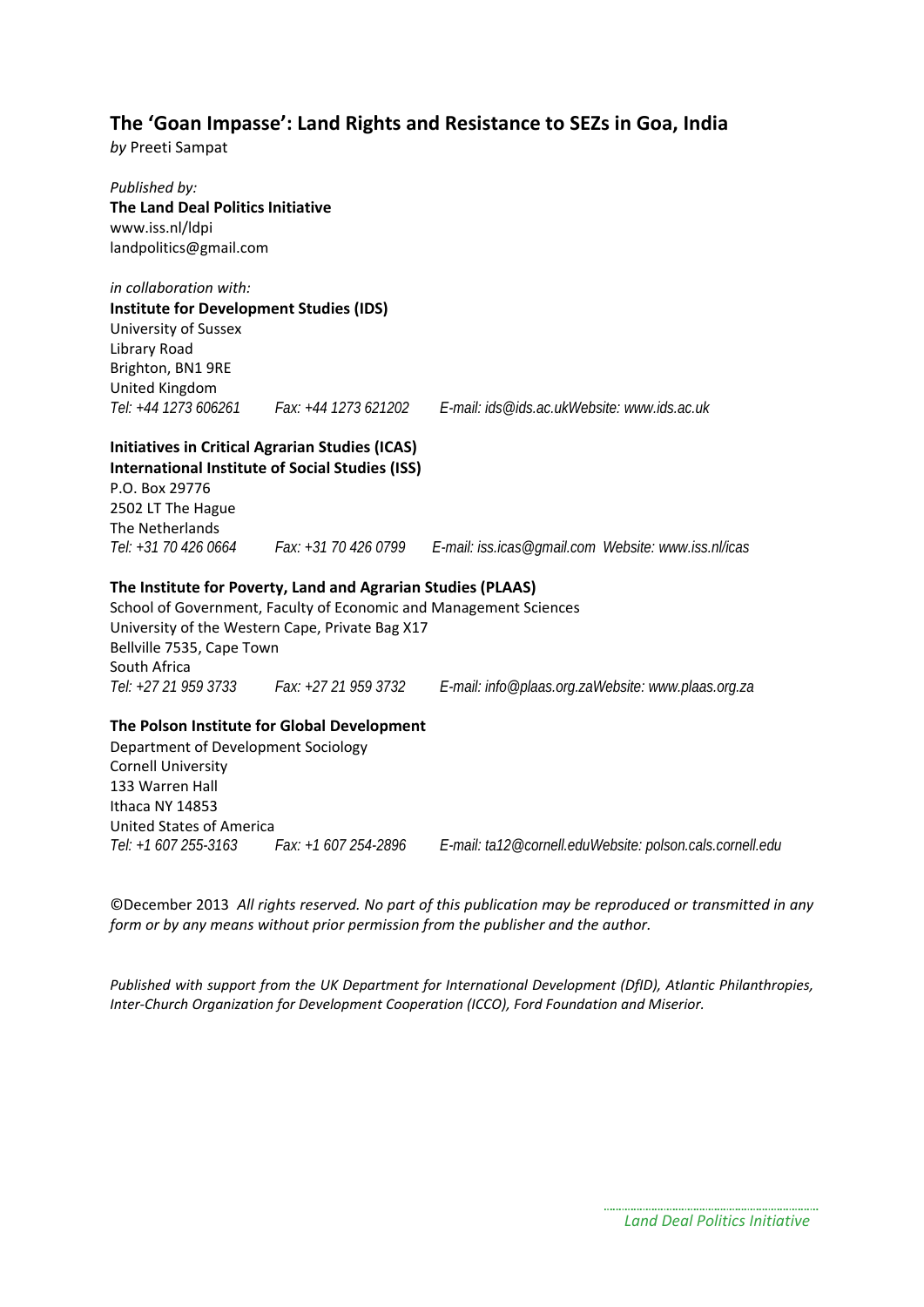#### Abstract

This paper contextualizes conflicts over land grabs for industry, infrastructure and urbanization in emerging economies. A slew of policy measures undergird such land deals in India but have met successful resistance from peasants and citizens groups. In Goa, resistance led to the revocation of the state's Special Economic Zone (SEZ) policy with cancellation of all approved SEZs, many of them developed by prominent realty firms. As battle over three SEZs continues in the Supreme Court of India, there is hope that commons will be returned to local communities. However there is an impasse on the ground that begs resolution if the gains over SEZs in Goa are to be secured. The Goan Impasse needs to be broken with egalitarian and ecologically appropriate rights to land‐ and resource‐use for all that counter existing inequalities. This requires programmatic social movements fundamentally reconstituting from below relationships around and to land and resources.

#### About the Author

**Preeti Sampat** is a doctoral candidate in Anthropology at the Graduate Center, CUNY. Her research focuses on land rights and conflicts over land and resources with respect to infrastructure and urbanization policy in India. Tracing the legal genesis of the Special Economic Zones Act 2005, it examines successful resistance to SEZs in Goa and discusses contemporary accumulation processes; social movements; democracy; development; negotiations over the rule of law; and implications for relationships around and to land and resources.

#### Acknowledgments

This study would not have been possible without the gracious support and invaluable advice of Pravin Sabnis, Albertina Almeida, Franky Monteiro, Charles Fernandes, Agnel and Emy Fernandes, Peter and Luizinha Gama, Swati Kerkar, Ramkrishna Zalmi and Solano Da Silva. Many others in Goa also generously gave me their time and shared precious insights and experiences. Thanks are due to Solano Da Silva for generously sharing drafts of his forthcoming chapter and to Albertina Almeida for a careful reading of an earlier draft. My dissertation group helped rescue protagonists' voices from drowning in empirical details. Thanks to Marc Edelman, David Harvey and Jeff Maskovsky for insightful comments and suggestions. This study was supported by the National Science Foundation, the Wenner‐Gren Foundation and the Land Deals Politics Initiative.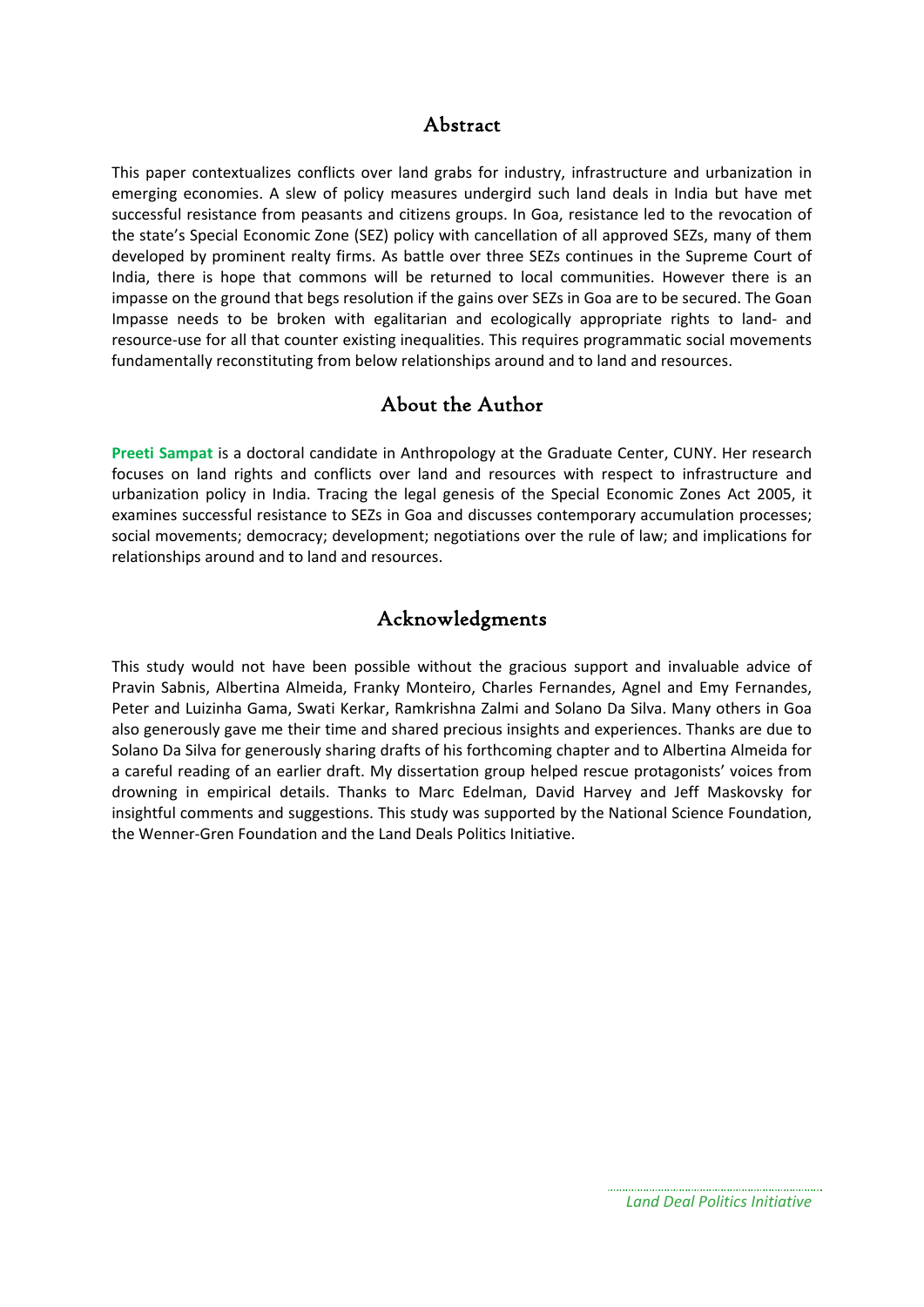## Table of Contents

| 1.1 Land-grabs for Industrialization, Infrastructure Development and Urbanization  2 |  |
|--------------------------------------------------------------------------------------|--|
|                                                                                      |  |
|                                                                                      |  |
|                                                                                      |  |
|                                                                                      |  |
|                                                                                      |  |
|                                                                                      |  |
|                                                                                      |  |
|                                                                                      |  |
| 3.1 An Alliance of Forces: Resources, Jobs, Migration and the 'Goan Identity' 14     |  |
|                                                                                      |  |
|                                                                                      |  |
|                                                                                      |  |
|                                                                                      |  |
|                                                                                      |  |
|                                                                                      |  |
|                                                                                      |  |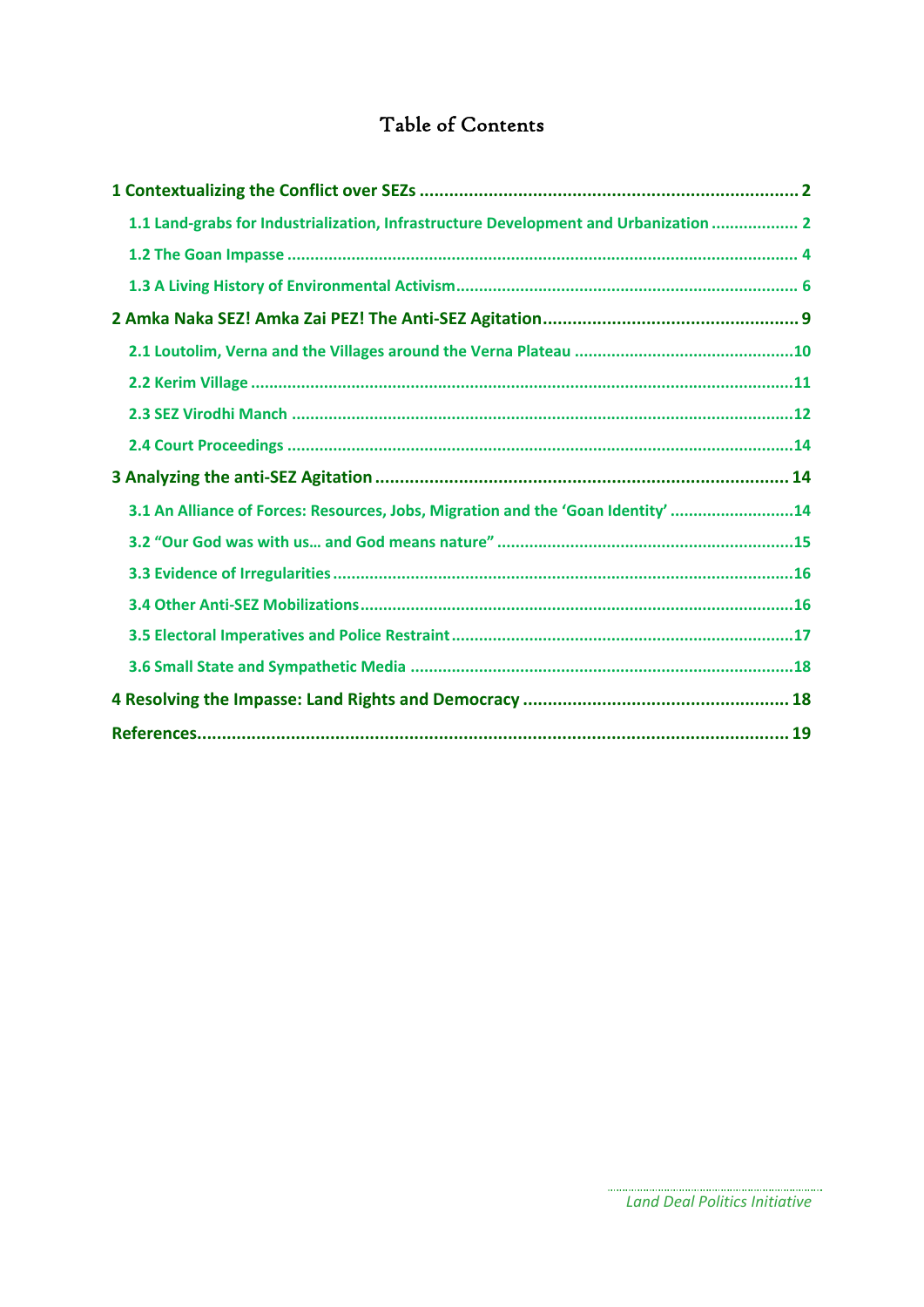*"…if so many people come to this land it will be polluted and our environment destroyed… We have small plots of land, if they get destroyed, where will we go? Put it up anywhere else, but not on our lands. Our cattle get fodder from that land, where will we go if a project comes there? Night and day, we left our meals and affairs and took a lot of trouble to oppose the project. …if we give up this land, where will we go?"* 

Chinu Gawde of Kerim, peasant in her seventies and veteran protestor in the Nylon 6,6 and SEZ agitations, interview July 5, 2012; translated from Konkani

On December 31 2007 the Chief Minister (CM) of Goa state in India, Digambar Kamat, facing tremendous pressure from peasants and citizens groups opposing Special Economic Zones (SEZs), announced "a new year's gift to the people of Goa," scrapping all approved SEZs in the state. As the Government of India (GoI; federal) declined to honor this decision for three SEZs that had already been 'notified,'<sup>1</sup> Kamat declared that SEZ developers in Goa could go ahead "at their own risk." Soon after, the Government of Goa (GoG) issued show‐cause notices to SEZ developers demanding why their land allotments should not be cancelled. This took the conflict to the courts—five developers challenged the GoG's decision and anti‐SEZ campaigners demanded accountability (punitive action) for irregularities in the SEZs approval and land-allotment processes. The court upheld the GoG's decision and took note of procedural irregularities but stopped short of punishing responsible officials at the High Court of Bombay at Goa.<sup>2</sup> The developers then appealed against the High Court ruling in the Supreme Court (SC) of India and anti‐SEZ campaigners appealed the SC for accountability. The matter is currently sub judice with the official status of the five SEZs and lands allotted to them unresolved. Until such time as the SC pronounces its verdict, there is an 'impasse' on the ground.

It is widely recognized by politicians, bureaucrats and citizens groups however, that this impasse is more in the nature of legal procedure, as politically it seems unlikely that SEZs will be reestablished in the state. De facto, the lands are under the watch and use of the local communities since 2007. Even before the CM's announcement scrapping SEZs, villagers threw out the construction crew in two SEZs where construction had begun and would not let company personnel enter the premises. In Kerim village at the time of fieldwork in 2012‐13, *dhangars*<sup>3</sup> freely grazed their cattle on the 'SEZ lands.'

How did this significant 'reversal of power' come about in Goa? How was the alliance between the state and capital over SEZs sundered? What historical, political, economic and cultural specificities and strategies led to the success of the anti‐SEZ campaign in Goa? Can peasant and citizens' resistance effectively prevent and overturn capitalist accumulation through land and resource grabs in India today? What are the implications of the 'Goan Impasse' for 'rights to land‐ and resource‐use for all'<sup>4</sup> in Goa, and by extension in India? These questions form the fulcrum around which the arguments in this paper are organized.

<sup>1</sup> SEZs are recommended by state governments but given final approval by an inter‐ministerial Board of Approval presided by the central Ministry of Commerce and Industry.<br><sup>2</sup> Goa does not have its own state High Court but has a dedicated bench of the High Court of Bombay.<br><sup>3</sup> Dhangars are a pastoral indigenous community tha

India.

<sup>4</sup> Thanks are due to Albertina Almeida for helping frame this as use rights. I have used this phrase earlier to refer to contextualized, ecologically appropriate and egalitarian land- and resource-use rights that counter prevailing caste, community, gender and class inequalities. Thus, contextualized use rights in indigenous areas could be collectively held but in caste‐based communities these may need to be individualized to counter caste-based marginalization (Sampat 2013; see also Borras and Franco 2010 for pro-poor land reforms).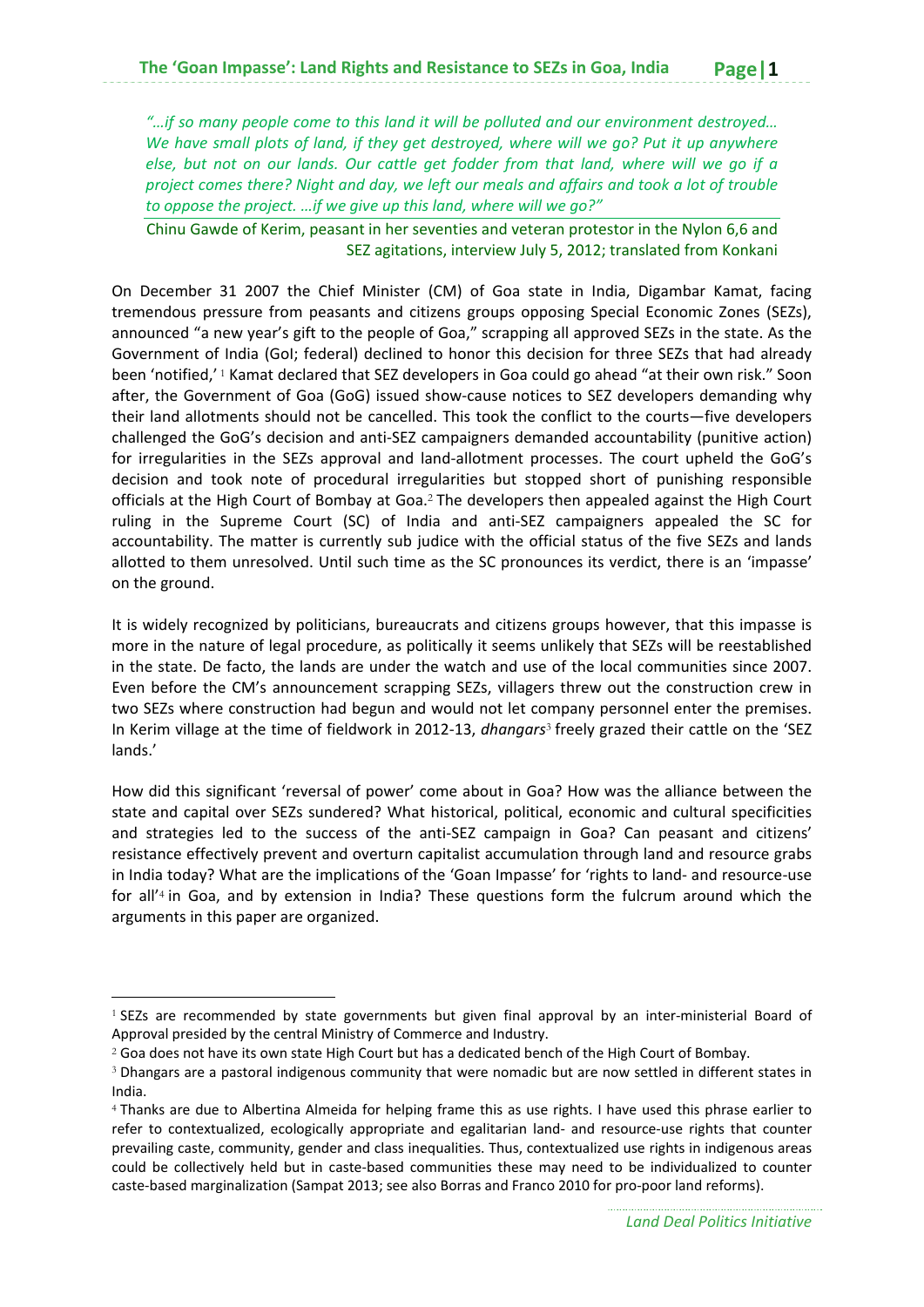The first section begins with an overview of issues around SEZs in India, locating them in contemporary global land-grab processes; it then introduces the resistance to SEZs in Goa and what I call the 'Goan Impasse;' and contextualizes the emergence of Goa's anti‐SEZ campaign in the state's vibrant living history of environmental activism. The second section offers an account of the development of the anti‐SEZ campaign, specifically by what came to be the SEZ Virodhi Manch (SVM; Anti-SEZ Front), a dynamic 'alliance of forces' across caste, class, gender and community<sup>5</sup> difference that proved critical to the campaign.<sup>6</sup> It then analyzes the factors enabling the campaign's success. The final section discusses likely resolutions for the Goan Impasse and possibilities for rights to land‐ and resource-use for all in the wake of the anti-SEZ campaign. The ethnographic and archival materials used in this account were collected during five months of fieldwork from January 2012 to January 2013 in Kerim, Verna and Loutolim<sup>7</sup> villages and Panjim (capital of Goa) and Margao cities.

#### **1 Contextualizing the Conflict over SEZs**

#### *1.1 Land-grabs for Industrialization, Infrastructure Development and Urbanization*

In 'emerging' economies, land‐grabs by domestic capital for industry, infrastructure and real estate form predominant contemporary 'capitalism-facilitating accumulation'<sup>8</sup> strategies. Much of the landgrab literature in recent years largely focuses on land‐grabs for agriculture by global capital (White et al. 2012; Margulis et al. 2013; Borras et al. 2013). Land and resource grabs by domestic capital (that is often also transnational<sup>9</sup> and in competition with other transnational capital), for industrialization, infrastructure development and urbanization have received inadequate attention (see Walker 2006 and Levien 2012 for exceptions). In India, concerted policy emphasis aiding such land and resource grabs is most recently exemplified in the new land acquisition bill<sup>10</sup> that considers all manner of investment in industry, infrastructure and townships 'public purpose,' suitable for forcible acquisition of land and resources. A slew of measures like the National Manufacturing Policy 2011, Public Private Partnerships Policy 2011, Petroleum Chemical and Petrochemical Investment Regions 2007, SEZ Act 2005, undergird this emphasis. At the same time, other Market Led Agrarian Reforms (Borras and Franco 2010) like the Land Titling Bill 2013 promote regularization of land holdings to facilitate market transactions. Official data reveal that from 2007-11, the area of cultivable land in India has shrunk by 790,000 hectares, largely attributed to diversion for non‐ agricultural purposes like construction, industries and other development activities (Mohan 2013). A recent committee on Land Reforms appointed by the GoI has in fact decried growing corporate 'investment' in indigenous areas 'as the biggest land grab of tribal lands since Columbus' (GoI 2009). Transfer of land and resources by force or market transactions towards industry, infrastructure and urbanization thus, and conflicts over such transfer, have seen phenomenal rise in recent years (see Banerjee‐Guha 2008; Levien 2012; Podur 2013; Chakravorty 2013; Sampat 2013, 2010).

<sup>&</sup>lt;sup>5</sup> Community refers to indigenous as well as religious communities.

<sup>6</sup> While I focus on the SVM, the anti‐SEZ environment in the state was also fueled by the activities of the Goa Movement Against SEZs (GMAS) and the Hindu-nationalist Bhartiya Janata Party (BJP) that was then the opposition party in the state (discussed later in the paper).

<sup>7</sup> As construction had not begun in Sancoale's Peninsula SEZ, it was not a locus of public agitation although residents of villages around the SEZ actively participated in the anti-SEZ campaign.<br>8 Adnan (2013) offers this as a generic concept that takes into account transnational, domestic and local

processes of primitive accumulation and accumulation by dispossession (distinguished as distinct phases of capital accumulation) through a variety of direct and indirect mechanisms and institutions.

<sup>9</sup> Land Matrix data show that 1,289,000 hectares have been acquired via long-term lease or ownership in 39 deals by Indian companies, primarily for agriculture in Africa and Asia (Rebello 2013; see also Grain 2008).

<sup>&</sup>lt;sup>10</sup> The Right to Fair Compensation and Transparency in Land Acquisition and Rehabilitation and Resettlement Bill 2013 was passed by the Indian Parliament in September 2013.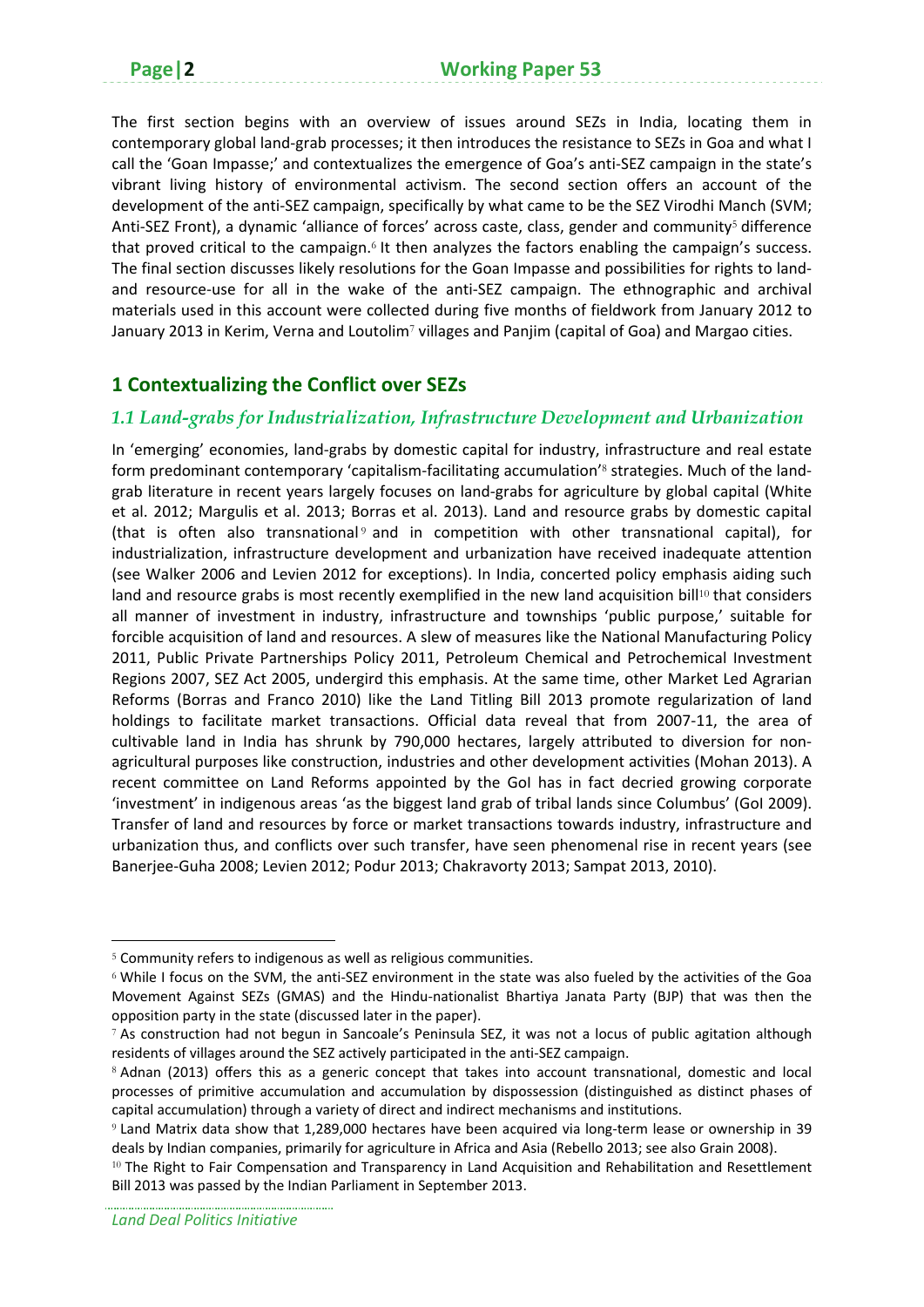The SEZ Act 2005 sought to establish export‐led enclaves for a comprehensive range of economic activities including manufacturing, services, agriculture and mining with 'state-of-the-art' infrastructure and urban amenities. Domestic capital invested enthusiastically in SEZs despite the 'global financial crisis' and between 2008 and 2011, the number of SEZs formally approved by the GoI nearly doubled from 404 to 747 (GoI 2011), given the relative insulation of the Indian economy from the crisis.<sup>11</sup> However, SEZs attained notoriety across India in two years of enactment. By 2007, forcible acquisition of land for SEZs in West Bengal, Maharashtra, Goa, Karnataka, Orissa and other states met fierce resistance from peasants and citizens groups, and state governments responded variously with violent repression, tactical reversal and/or negotiations.

SEZs in India were not just another development model of export-led economic growth in 'exceptional' zones, but a fundamental reconstitution of the social relations around (in ownership and use entitlement) and to (in actual uses they are put to) land and resources (cf. Escobar 2008). In their scale and scope, and the broader field of policy contextualizing them, they formed normative models of development; the 'exceptional' terminology at best misplaced and at least misleading.

A number of approved SEZs were near metropolitan areas with real estate stakes. Given that only 50% of the SEZ land was required to be used for economic activities (initially 25% but later increased on account of controversy), the rest could be used for social infrastructure including residential complexes, malls and golf‐courses. SEZs attracted developers who sought to acquire land cheaply from the government to 'develop' and sell at high premium, and were roundly criticized as real estate grabs (see CPI (M) 2006; Basu 2007; Banerjee‐Guha 2008; CAG 2008; Gopalakrishnan and Shrivastava 2008; Kale 2008; Sampat 2008; Levien 2012). In Goa too, SEZs were perceived as real estate scams in Goa's growing real estate market, since many SEZs developers were prominent realty firms.

As unrest simmered, the Board of Approval (BoA) for SEZs in a letter to all states as early as April 2007<sup>12</sup> retracted forcible acquisition for SEZs however, instructing: "The State Governments would not undertake any compulsory acquisition of land for setting up of the SEZs. BoA will not approve any SEZs where the State Governments have carried out or propose to carry out compulsory acquisition of land for such SEZs after 5th April 2007" (copy of letter obtained through RTI application<sup>13</sup>). This was a significant reversal, albeit under-celebrated by peasants and citizens groups opposing SEZs who in all likelihood were not even aware of it at the time. Of course, the onus for ensuring that no forcible acquisition was undertaken for SEZs was left to state governments with no clear procedure for establishing violations. By the time the anti‐SEZ agitation coalesced in 2007 in Goa however, fresh forcible land acquisition for SEZs was legally untenable. This not only reflected the vitiated environment for SEZs in the country at the time but also the scale of popular pressure that state and central governments were facing vis‐à‐vis SEZs.

Plagued with controversy, one of the most ambitious land and resource transfer schemes undertaken by the GoI in recent years, SEZs today are on the policy backburner. Scrutiny of the meeting minutes of the BoA for SEZs show growing requests for denotification or extension of validity period from developers unable to acquire desired land. Resistance to land acquisition,

 $11$  A combination of monetary policy, expanding domestic market and capital and a mixed-bag of stimulus and welfare entitlements like the rural employment guarantee program helped insulate the Indian economy from 2008‐11 (see Subbarao 2009; UNDP 2011).

<sup>&</sup>lt;sup>12</sup> This letter was later backed up by a circular to all states in October 2009.

<sup>&</sup>lt;sup>13</sup> The use of the Right to Information (RTI) Act 2005 was significant in obtaining information, catalyzing resistance and challenging SEZs both on the streets and in the courts. The provisions of this act have also significantly enabled research on these issues and I have also obtained relevant documents through its provisions.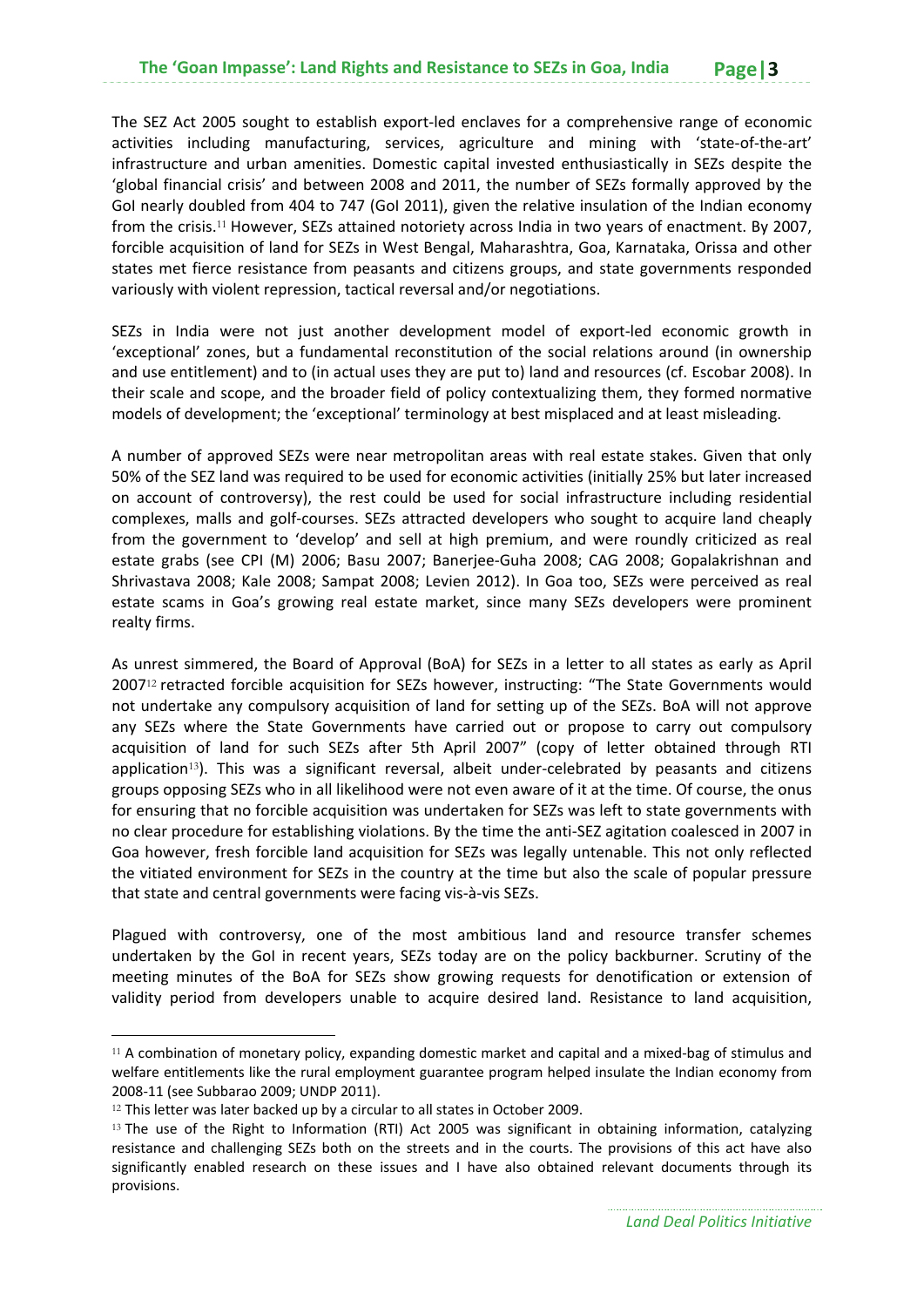recently introduced taxes by the Ministry of Finance and the global economic slowdown have considerably derailed the model (see Mohanty 2010; Indian Express 2012; ET 2013).<sup>14</sup> Today the number of formally approved SEZs stands at 588 on account of denotifications (GoI 2013).

#### *1.2 The Goan Impasse*

In Goa, 15 SEZs were given in-principle approval in 2006-07. Of these, seven received the GoI's formal approval (stage before notification) by 2007; five in the Verna Industrial Estate (VIE), one in the Sancoale Industrial Estate (SIE) and one on the Bhutkhamb plateau. Together, they were expected to attract investment worth approximately \$1048 million and generate 242,000 jobs over five years (GoG 2007). A total of 613.41 acres were allotted to the five SEZs in VIE; 50 acres at SIE; and 304 acres at Bhutkhamb, from commons *previously acquired* by the Goa Industrial Development Corporation (GIDC) from *Comunidades*<sup>15</sup> by using the power of eminent domain. As such, they were not directly displacing people and villages. While fresh acquisition of 1548.44 acres was initiated for four other proposed SEZs, final allotments for them never took place (Da Silva forthcoming). Towards the end of 2007, three of the seven formally approved SEZs had received final notification from the GoI: K. Raheja SEZ in the VIE over 263.51 acres; Peninsula Pharma SEZ in the SIE over 50 acres; and Meditab SEZ on the Bhutkhamb plateau over 304 acres.<sup>16</sup> Construction had begun on two, K. Raheja and Meditab. Together the three were to generate 105,000 jobs in five years.

The anti‐SEZ agitation in Goa was overwhelmingly a response to what came to be considered a land and resource (largely water) grab for real estate and industry. The GoG was seen as *arbitrarily* and *illegally* handing over local land and resources to developers for profit from industry and residential colonies for rich metropolitans. But it was not just the 'terms of inclusion' or exclusion (cf. White et al. 2012) of the people impacted by SEZs that constituted the heart of contention; SEZs were perceived as adversely impacting existing local livelihoods and relationships with land and resources. The anti-SEZ agitation was principally against the use that the land was being put to, against *anticipated dispossession* in the backdrop of accumulation processes already underway in the state.

<sup>14</sup> However, the uninhibited scale of SEZs is now replaced with National Manufacturing and Investment Zones or Special Investment Regions with integrated townships in industrial corridors that are emergent sites of resistance and conflict (see Thakkar 2013; Indian Express 2013; ToI 2013).

<sup>15</sup> Traditionally *gaonkars* were considered the original inhabitants of a village with collective ownership of the lands and resources, leased for cultivation to 'users' through auctions. The income from auctions was equitably distributed among the *gaonkari* and the land could not be sold, nor converted for non-agricultural purposes. A share‐holding system incorporated non‐*gaonkars*. The *gaonkari* assigned fishing and market zones to fisherfolk, lands to washermen, barbers and gravediggers; zones for crematoriums, housing and agriculture; and were responsible for the protection of fields, bunds, sluice gates and other structures, building and maintaining village temples and later churches. The Portuguese retained and codified this system legally in the form of the *Comunidades*. Anti-caste activists point out that Dalits, so-called "lower" caste and indigenous communities and women were not members of the *Comunidade* and whether traditional *gaonkari*s are more egalitarian is disputed. At present at least in some villages like Loutolim and Verna, Scheduled Tribe members and women have shares in *Comunidade* lands and resources depending on their economic ability to buy shares. Lands and resources held by *Comunidades* have reduced considerably since 1961 with rising incidence of privately owned fields, forests and orchards. The British colonial legacy of eminent domain has superseded *Comunidades* and has also been exercised to acquire land for 'public purpose' including industrial estates (see Sridhar 2010).

<sup>16</sup> K. Raheja and Peninsula are both realty companies with established projects in several Indian cities. Cipla's company profile describes it as one of the largest Indian exporters of pharmaceutical products with "a strong presence" in over 170 countries, with strategic alliances and arrangements for product registration, development and distribution, and technological consultancy particularly in the U.S. and Europe (see http://www.krahejacorp.com/index‐2.html; http://peninsula.co.in; http://www.cipla.com).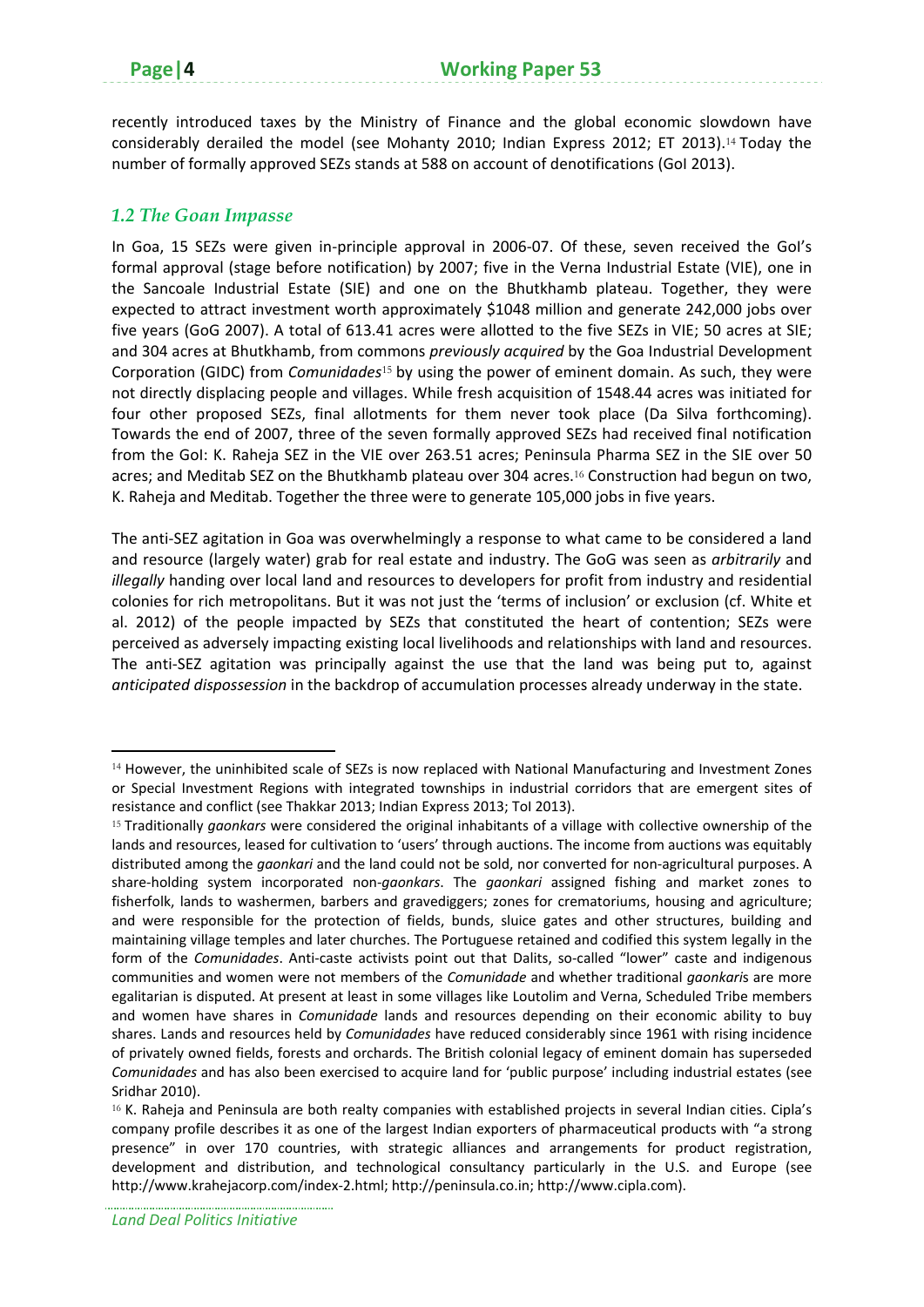As residents around SEZ areas discovered their implications for local livelihoods, resources, environment and infrastructure, they connected with each other and activists from existing campaigns. The state‐wide anti‐SEZ campaign comprised peasants, professionals, politicians, media persons, lawyers and other interested persons who demonstrated on the streets, negotiated with government representatives and took legal action. Many became politicized in the course of the agitation, at once rights‐bearing citizens asserting claims over the 'rule of law' and 'vocal' members of local communities. Goa's rich history of environmental activism played a major role in forging a broad alliance of social forces. Indigenous religious values and practices for nature worship and conservation fueled environmental concerns. Existing stresses on the environment, infrastructure, resources and agriculture caused by tourism, mining, industry and real estate fomented anti‐SEZ sentiment. Given Goa's history as a Portuguese colony until 1961 and its accession to India through military action, the mobilization of the 'Goan identity'<sup>17</sup> based on local relationships to land and resources became an important frame against SEZs. Information obtained by activists regarding irregularities in approval and land allotment procedures for SEZs fueled public ire. Goa's small size, with its total area of about 1,429 square miles and population of 1.46 million, enabled mobilization for public action at fairly short notice. Opposition political parties' mobilization against SEZs led to a state of political contingency with electoral implications for the ruling Congress Party then in power. Forging a broad alliance of social forces, the agitation quickly gained momentum in eight months, successfully sundering the state‐capital alliance over SEZs and reshaping the rule of law in the ferment of dissent.

The 'Goan Impasse' over SEZs however, is not just an impasse for capital, domestic or otherwise; nor is it only an impasse for state policy promoting capital. While it establishes the role of 'the state' as contested space working on behalf of particular social forces at particular conjunctures (cf. Abrams 1982), the Goan Impasse represents a deeper historical impasse over securing 'rights to land‐ and resource‐use for all' confronting peasants and citizens groups resisting dispossession in Goa, and elsewhere. Closer reading of the ethnographic material suggests that the resolution of this impasse requires a renewed political commitment to locally ecologically appropriate, egalitarian and democratically determined development processes. It requires an alliance of social forces that can *mandate the state* to secure rights to land‐ and resource‐use for all. The Goan Impasse thus opens the possibilities for fundamental reconstitution of relations around and to land and resources.

To illustrate, one overcast monsoon afternoon in 2012 I joined artist Dilesh Hazare of Kerim, whose lush watercolors evoke his verdant Western Ghat<sup>18</sup> surroundings, on a tour of historical, religious and spiritual places of significance in the area around the Bhutkhamb plateau. When we reached the entrance of the now under litigation Meditab SEZ, fenced with over 10‐foot high barbed wire cut in several places, it was early evening. We saw cattle grazing on the fenced-in land. As I stopped to click photographs, a woman carrying a headload of fuelwood made her way out from the 'SEZ land' through one of the cuts in the fence, with her herd of about 50‐60 goats and sheep. As they came through, I called out a greeting to find out more. During the course of our conversation, Salu Kodekar, in her mid fifties, revealed that she grazed her cattle on the plateau everyday. When I asked her about the SEZ, she added: "…I have goats and cows, we have taken our animals to the plateau for grazing from the beginning… we will only allow a factory to come up on the land if it gives something to us, gives us jobs, I don't have any other land to take the animals… my knees hurt

<sup>&</sup>lt;sup>17</sup> A Portuguese colony for 451 years, Goa's transition as Indian territory by the Indian military (that then ruled the state for six months) was controversial, with allegations of Indian imperialism. In 1967, amid unrest, an Opinion Poll was conducted by the GoI on Goa's merger with Maharashtra. A majority of Goans voted against the merger, consolidating Goa's status as a distinct political entity, albeit within the Indian union. Debates around the Opinion Poll articulated and mobilized a distinct 'Goan identity' and brought together sections of the Hindu and Catholic populations threatened by a merger with Maharashtra (Rubinoff 1992).<br><sup>18</sup> Geographically, Goa lies between the Western Ghats mountain range and the Arabian Sea.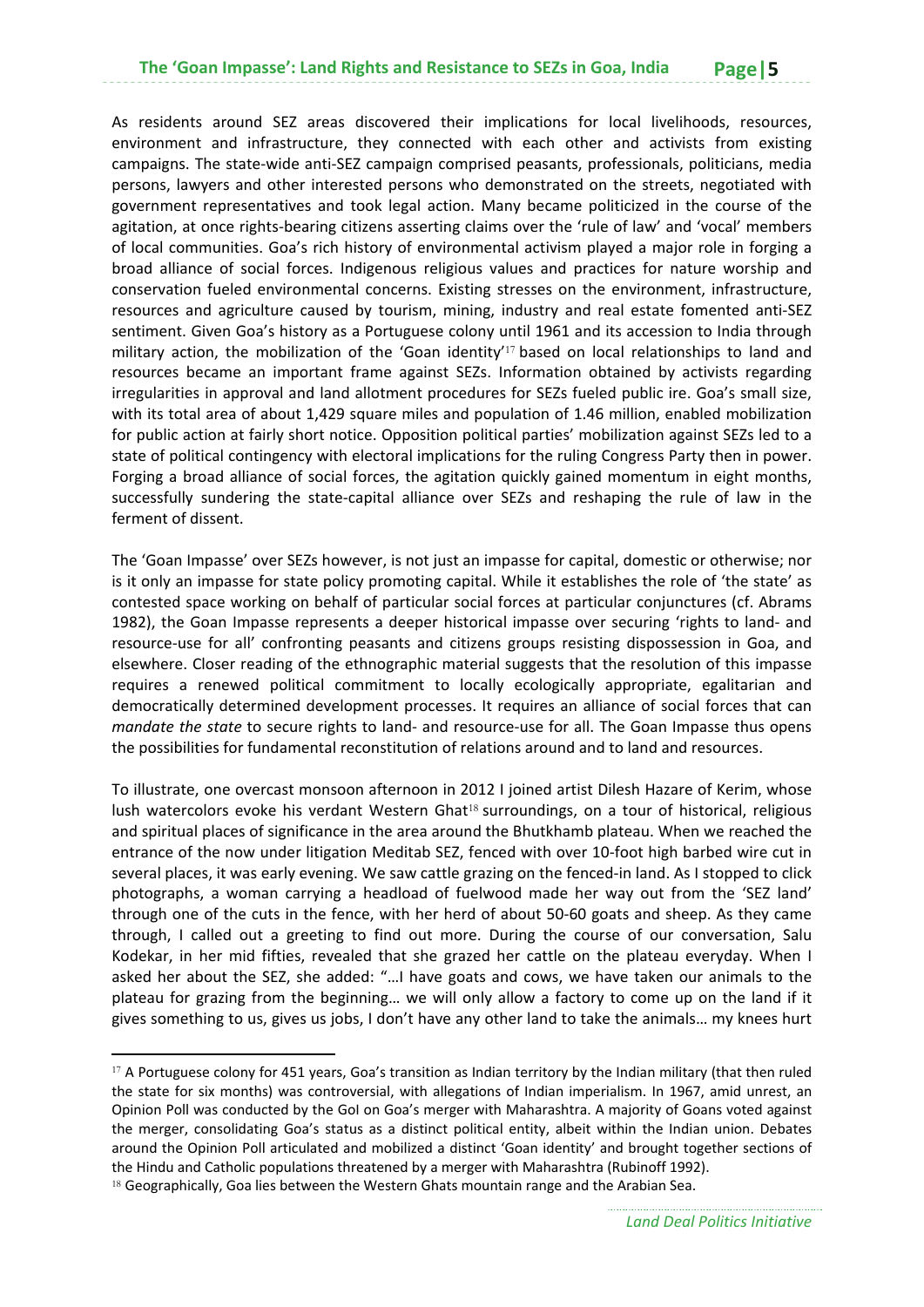but this is my livelihood, I have to take the animals to graze for my stomach…" (interview July 7, 2012; translated from Konkani). About 50 meters from where we talked, just across the road from the SEZ entrance, lay the *samadhi* (square stone memorial typically six feet across) dedicated to Nilesh Naik, Scheduled Tribe<sup>19</sup> (ST) youth from Kerim 'martyred' in a police confrontation over the successful Nylon 6,6 agitation in 1995 for the same plateau against a project of the transnational Du Pont (see discussion below).

The settlement around the *samadhi* is a *dhangar* settlement. Given their pastoral origins, *dhangars* are not originally from Goa but some families settled here in the 1960s. *Dhangars* are typically not land owners and have no shares in *Comunidades*, generally subsisting as peasants and workers. Calls for a Goan identity may or may not resonate with equal valence for them as for others with deeper ancestral roots in the area. But they, along with other local communities, have clear stake in the local commons and political economy.

Salu Kodekar and Nilesh Naik in many respects are at the crux of the Goan Impasse, mediated as it is by caste, community, gender and class inequalities. What happens to the SEZ lands once the SC verdict is out—to what end these lands and water resources are used and controlled and by whom will reveal possibilities of the gains made over SEZs. Can the anti-SEZ agitation facilitate the possibilities for programmatic social movements with ecologically appropriate egalitarian agendas that actively counter existing inequalities? Unless this deeper resolution is attained, the conflict over SEZs may return in another form, pitting the forces of capital, state and peasants and citizens in standoff, yet again. That evening, as Hazare and I turned a bend a few hundred meters from Bhutkhamb, in the valley to our right lay a massive mound of upturned loose black earth, waste from iron ore mines dumped unceremoniously, calling witness to the implications of another resolution of the Goan Impasse.

#### *1.3 A Living History of Environmental Activism*

Goa has a tropical moist climate and is marked by three broad types of physical divisions: the Western Ghats mountain range, the midland plateaus and the coastal areas. Nine river systems flow through the state, of which the river Sal originates in the Verna plateau. Each physical area has its own ecological and cultural characteristics impacting local political economies.

Extensive laterization with rich iron oxides that give Goan soil its deep red color have turned the state's mountainous region into a controversial mining belt. Rampant illegal and ecologically destructive mining has destroyed many water sources and adversely impacted agriculture. Diligent litigation by environmental activists, reports of judicial commissions and inquiries however, have resulted in suspending all mining operations in Goa since 2012 until all operations are comprehensively investigated.

Along the coast, tourism has been the economic mainstay. Policy frequently reflects the interests of pressure groups with government machinery rewarded for non‐enforcement or misinterpretation of rules (Alvares 2002). Violations of regulations for coastal zones, building height, untreated sewage release in the sea and extraction of groundwater causing salination of aquifers are frequent. Given returns from tourism, sand dunes are denuded or razed for unhindered views; khazan<sup>20</sup> lands

<sup>19</sup> Scheduled Tribes (STs) are indigenous communities notified in the Constitution of India and recognized as historically oppressed by dominant Hindu upper castes and non‐Hindu communities. In Goa, as elsewhere, STs are predominantly peasants and among the state's poorest communities.

<sup>&</sup>lt;sup>20</sup> Khazan lands are low-lying coastal lands reclaimed from marshy mangroves by constructing dykes and sluicegates. Khazans are collectively used for salt pans, rice cultivation and prawn farms.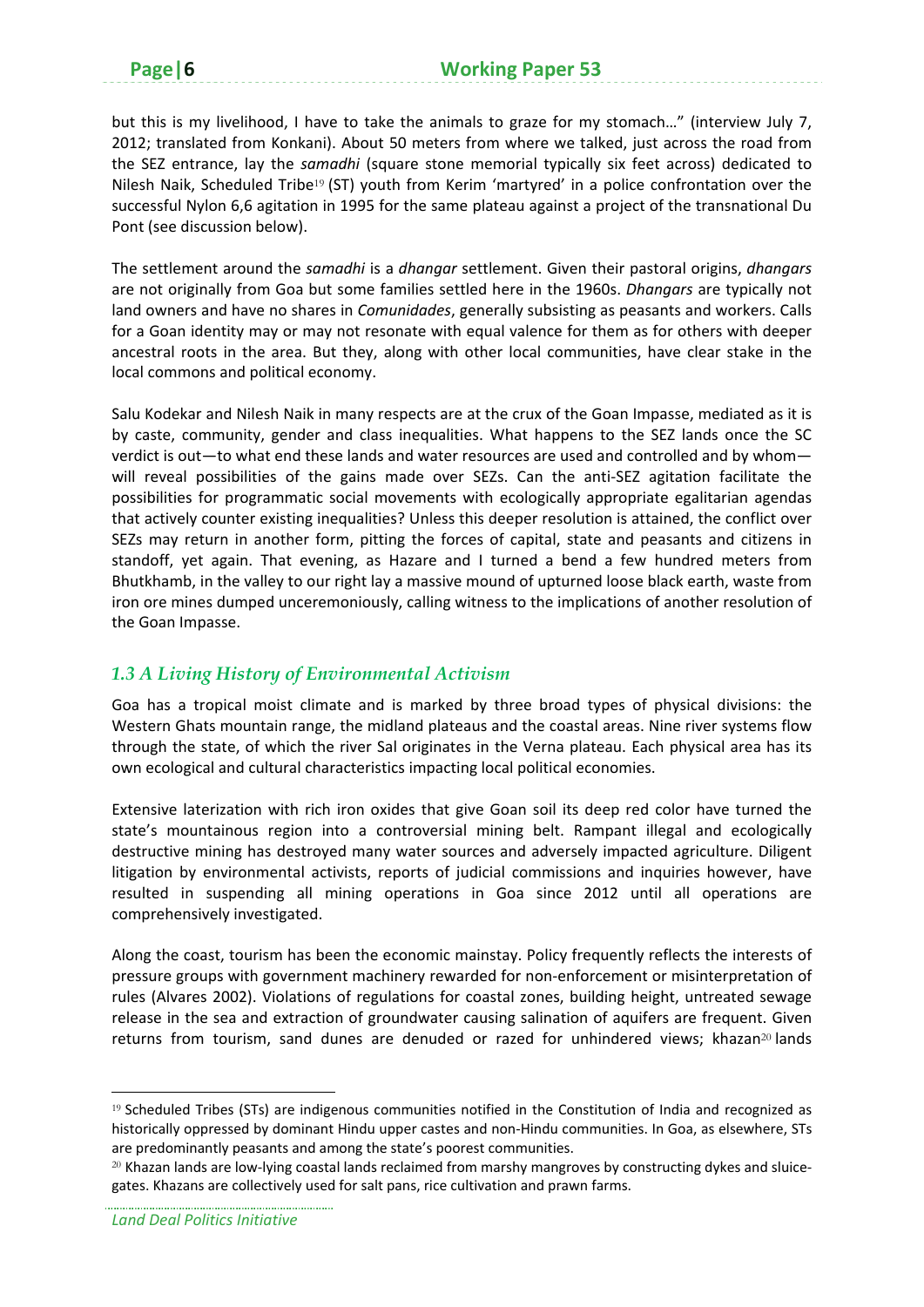neglected; and land increasingly converted for beachfront hotels, beach shacks, restaurants and other entertainment activities (Alvares 2002; Kazi and Siqueira 2006).

The midland plateaus are traditionally used as grazing lands and form rich catchment areas for water, their laterite caps acting like sponges to store water and forming abundant sources for agriculture in the valleys and plains around them. The state's 21 industrial estates are atop and around several officially "barren" plateau lands acquired by the GIDC from *Comunidades* and have been the source of much grievance and agitation.

Traditionally, Goan villages have congregated either in the plains, the undersides of plateaus or the coastal stretches, with no settlements atop the plateaus and sparse settlements in the mountainous Ghats (Alvares 2002). Goa's rich history of environmental activism has thus typically unfolded along the plains, plateaus and coastal stretches of the state. Earlier agitations coalesced around Zuari Agro Chemicals in Sancoale in the 1980s; the Konkan Railway agitation along coastal areas from the late 1980s—early 1990s; the Nylon 6,6, agitation against the Du Pont plant in Bhutkhamb plateau from the late 1980s—early 1990s; the Meta‐Strips agitation in the late 1990s near Verna Plateau; and the state‐wide Regional Plan (RP) 2011 agitation in 2006. Numerous smaller local actions and legal activism by concerned individuals and citizens groups in villages are also common. I briefly discuss below the agitations against Nylon 6,6, Matastrips and the RP 2011, as these have close historical bearing on the anti‐SEZ agitation.

**Nylon 6,6**: Bhutkhamb plateau near Kerim village (where the notified Meditab SEZ was to come up) is traditionally used for grazing and has local religious significance as each community has designated areas of worship on it. The plateau serves as a water catchment area for the many groves and farms around it. In the late 1980s, the GIDC acquired land on the plateau for Du Pont, a transnational corporation collaborating with the Indian business house of Thapars to produce Nylon 6,6. Made of two highly hazardous chemicals (adipic acid and Hexamythelene Diamine), the Nylon 6,6 plant was officially declared a pollution free industry. Local residents discovered the industry's environmental hazards gradually and organized what catalyzed into a long drawn out agitation spanning several years. The final showdown came in 1995 when the police opened fired at protesters and one ST youth, Nilesh Naik from Kerim (whose *Samadhi* lies across Bhutkhamb today), was killed. In retaliation, protestors beat up the police, stripping some and chasing others into the woods. They then proceeded to the company's office in nearby Ponda town and burnt everything they could find, including cash. In the wake of the agitation, Thapar‐Du Pont found no relief even in the courts that refused to extend police protection or issue restraint orders against protesters on account of its pollution generating potential. The company eventually shut shop and relocated to Tamil Nadu state (see Alvares 2002; Sadhle 2000). This significant living history fundamentally shaped the relationship between the plateau and local residents. While a largely younger generation of activists fought against SEZs, veteran protestors from the Du Pont agitation also supported the campaign.

**Meta‐Strips**: The Meta‐Strips agitation of the late 1990s involved residents around the Sancoale plateau (where the notified Peninsula SEZ was to come up). Meta‐Strips sought to process scrap imported from Europe for export of valuable metals back to Europe, disposing the waste in Goa. The project got GoG's clearance in 1996 in a record six days. While an Environmental Impact Assessment was conducted to preempt opposition, it obfuscated potential hazards of the industry that included unacceptable levels of toxic and carcinogenic metal fumes and groundwater pollution (Alvares 2002). Residents from surrounding villages, including some near the Verna plateau (given Sancoale and Verna are 10 kilometers apart), organized a campaign in the late 1990s. Road blockades and sit‐ ins met with police repression, several activists were seriously injured, some became disabled and one policeman died. Meta‐Strips booked cases against activists in different states to harass them. By May 2000, with intense agitation on the streets, and the company's electricity and water supply cut,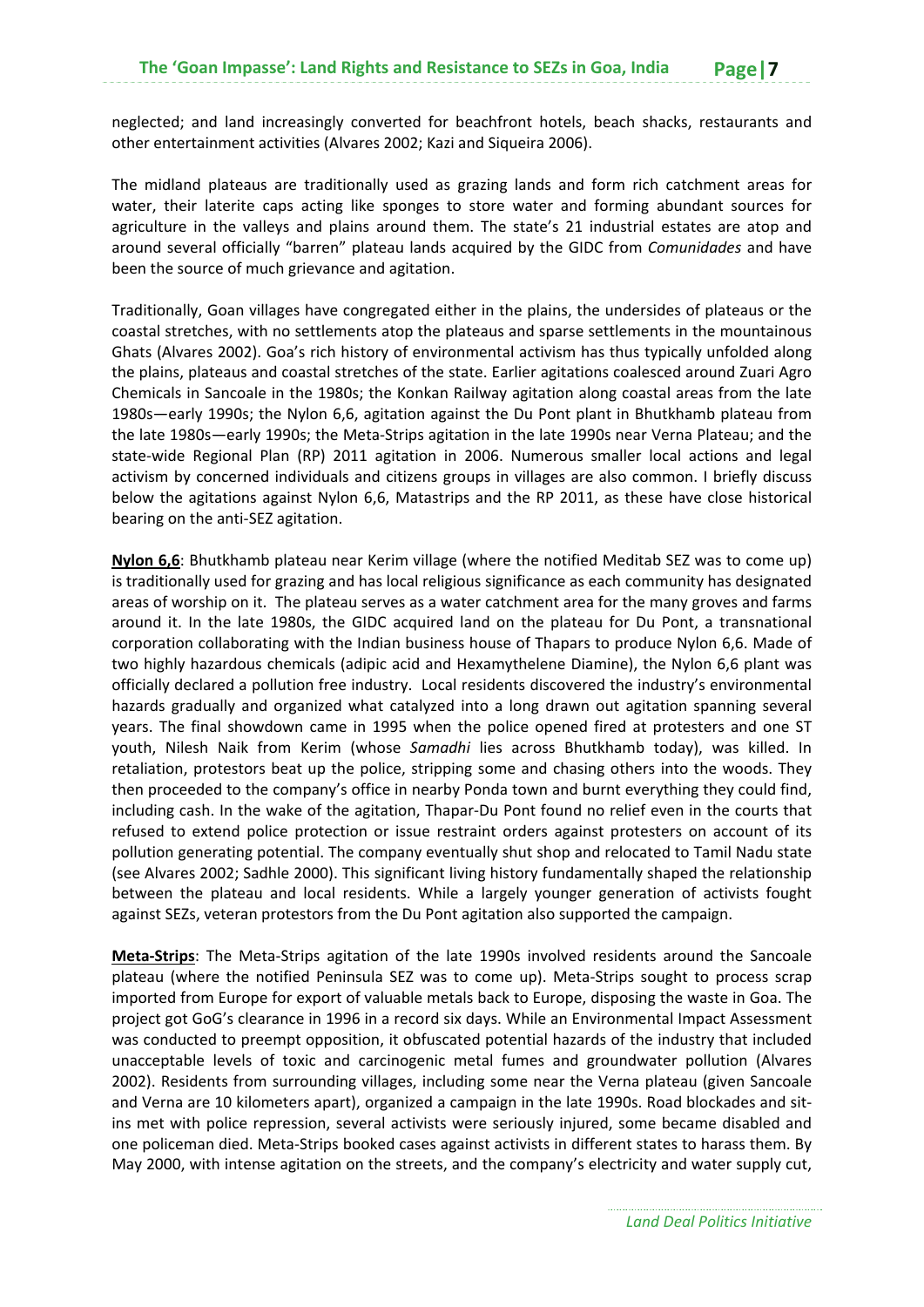the High Court refused to entertain the company's applications for continued electricity and water supply citing environmental concerns. The GoG finally ordered the plant shut and constituted an expert committee that confirmed the project's environmental hazards but did not recommend closure, suggesting instead costly investment in pollution control. The plant operates today but its production is drastically reduced and it has had to invest heavily in pollution control technology (Alvares 2002).

**Regional Plan 2011**:<sup>21</sup> The more recent state‐wide anti‐RP 2011 agitation in 2006 was spearheaded by the Goa Bachao Abhiyan (GBA; Save Goa Campaign) and foregrounded the concerns with growing real estate pressures in Goa. Tourism and migration (both intra‐state and from other states caused by Goa's generally high human development indicators; PTI 2011) have put Goa on the real estate map and are exerting a pull on agricultural land, commons and forests. The phenomenon of 'second homes' or 'holiday homes' of rich metropolitans who come to Goa for vacations and lock their properties for most of the year is seen to drive property prices beyond local affordability.<sup>22</sup>

Thus, when a resident of the popular tourist village Baga noticed construction on a local hill in 2006 and made inquiries, he discovered that the entire hill was demarcated as "settlement" area (with permission for real estate development) in the final RP 2011 released earlier that year, whereas it was in reality a "green" area (forest, agriculture or otherwise non-settlement). As he studied the plan along with an architect, they discovered that a large extent of green area was being shown as settlement and raised the issue in village meetings. As news regarding these conversions spread, concerned residents of various villages undertook studies. The studies revealed that many mangroves, coastal regulation zones and fields were shown as settlements in the final RP. After an initial meeting of a heterogeneous group of professionals, non-profits and interested persons, several public meetings were organized. These culminated in a huge meeting in Panjim of about 10,000 people, and a subsequent protest at Margao demanding cancellation of RP 2011. On Republic Day in January 2007 several *gram sabhas* (village assemblies) took resolutions to scrap the RP 2011. The GoG, under considerable public pressure with elections later that year, soon buckled and denotified the RP 2011 by February 2007.

The Congress government was reelected to power that year and constituted a 'task force' with representatives from the RP agitation to design a methodology for drafting a new RP, changing its mandate later to drafting a new RP 2021. Resident committees from various villages undertook detailed geographic and demographic mapping exercises to determine locally desirable environmentally and socially appropriate development for submission to the RP 2021. In its final release in October 2011 however, the RP 2021 disregarded many of these recommendations, fueling controversy yet again. For a combination of reasons including the SEZ agitation, the opposition Hindu‐right Bhartiya Janata Party (BJP) subsequently came to power in Goa in 2012 and review of the RP process was an important part of its election manifesto. The RP process was set aside however, as controversy over rampant mining absorbed state affairs from September 2012.

Each of these struggles uncovered not just official disregard of the destruction of the environment and traditional livelihood bases in favor of capital but also a corrupt system that enabled state and private actors to violate laws with impunity. Importantly, *land and resource grabs for capitalism‐ facilitating accumulation form a historical trajectory of development and resistance in Goa*.<sup>23</sup> The impact of industrial pollution and real estate on the local environment, resources, agriculture and

<sup>&</sup>lt;sup>21</sup> This account is largely constructed from interviews with activists from the GBA (also see http://www.savegoa.com).

 $22$  A recent report puts the number of such houses at 21.8 percent of the total houses in Goa (Firstpost 2013).

<sup>&</sup>lt;sup>23</sup> Newman (1984) points out that under Portuguese rule social structures in Goa remained more or less the same and its transformation into a bourgeois capitalist society began post 1961.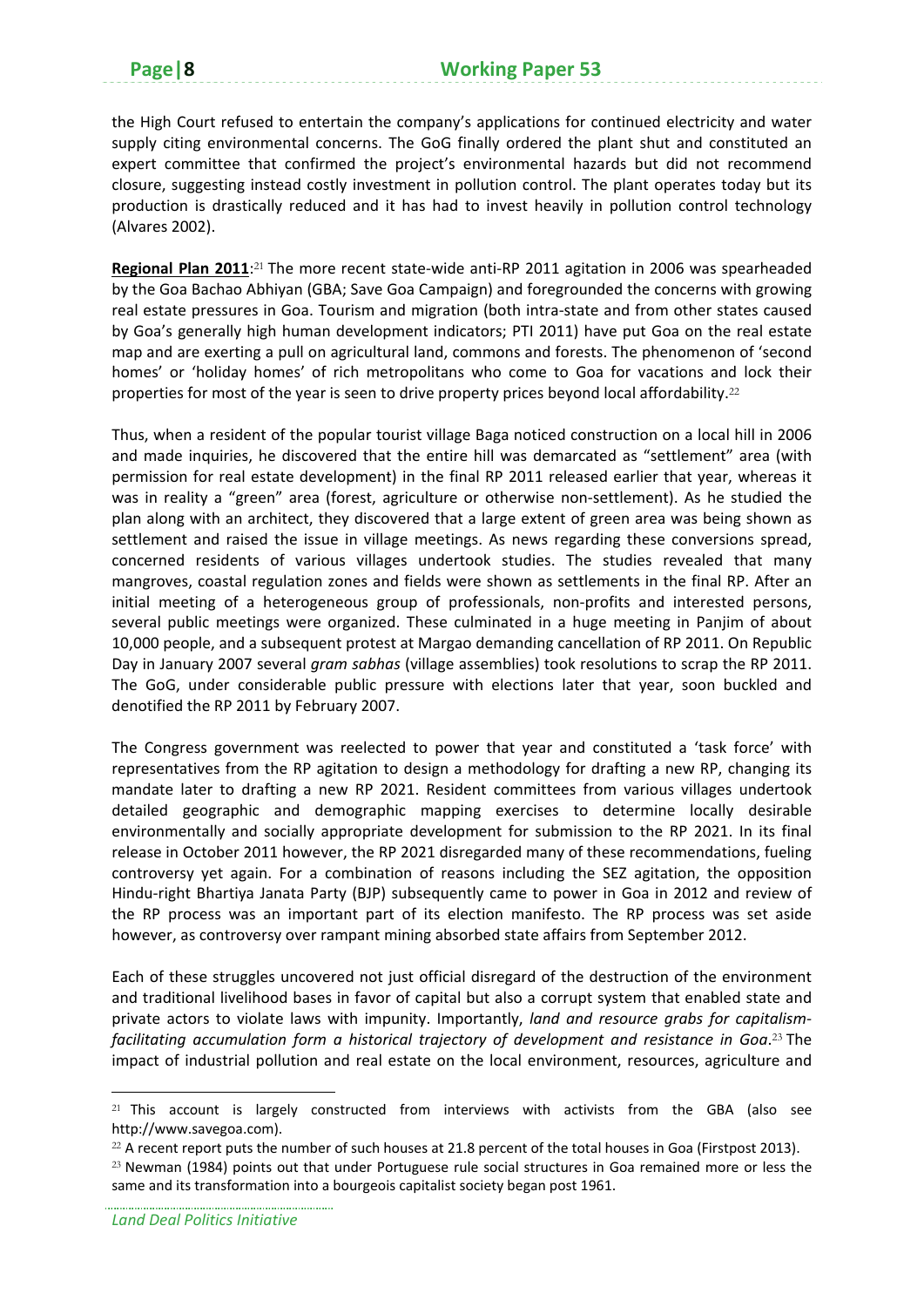infrastructure were thus already areas of concern in Goa, including in some areas where the SEZs were to come up. Additionally, these struggles largely emerged in the more populated hence electorally significant plateau and coastal regions, laying historical grounds for often successful negotiations with the state. Its important to note that a mixed social base of caste, class, gender and community identities<sup>24</sup> has been a historical feature of environmental struggles in Goa that defies their categorization as 'environmentalism of the poor' (Guha and Martinez‐Alier 1997). Protesters in these struggles were professionals and peasants; educated, semi‐literate and nonliterate people. While livelihood concerns flowing from environmental and infrastructure stresses formed significant cause for agitation, identities and relationships around land and resources also formed important refrains for organization. Historically shaped protest and repression repertoires over capitalismfacilitating accumulation by social movements and the state respectively (cf. Edelman 1999; Leon and Edelman forthcoming), fostered a culture of environmental vigilance among Goans with an abiding if implicit impact on the SEZ agitation. *Any analysis of social movements in Goa must be contextualized in this dynamic living history of citizen‐state negotiations over industry, development, agrarian livelihoods and the environment*.

For the SEZ agitation it is important to note that the Congress Party came back to power in 2007 with the experience of the state-wide RP 2011 agitation fresh behind it. By the time the SEZ agitation coalesced later that same year it was likely not in a position to politically withstand another state‐ wide agitation's momentum.

#### **2 Amka Naka SEZ! Amka Zai PEZ! The Anti‐SEZ Agitation**

#### We don't want SEZ! We want PEZ25!

*"we had planned to take… ordinary dharna [sit‐in] outside the police station. Means assemble at Azad Maidan [public park in Panjim]. We had a crowd which came from everywhere. Kerim was very supportive, Verna, Sancoale also, Loutolim… We made placards... we were supposed to have a silent march... we came out from the Azad Maidan, we crossed the street, we came to the police headquarters and we were supposed to stand out and you know, put those placards… then, we just started moving… we just walked towards the gate, the gate was open, we expected them to close or come and stop us… nothing happened, we just proceeded… we walked inside, the crowd followed. Inside we are scared and we were worried something may happen to us… they might lathi‐charge [baton‐charge] or something… but the crowd just moved in… 100‐150 people… they wanted to arrest us… but we put the ladies in front, the Kerim ladies in front and the way they shouted… I'm sorry to say we abused the Goa police over there… we shouted… Goa police chor hai! [Goa police are thieves!]… We went to that extent, in the police headquarters, and the first time in the history of Goa… Next day it was headlines…"* 

Charles Fernandes, SVM Convener and small‐scale businessman from Loutolim, interview June 22, 2012.<sup>26</sup>

The following account of the anti-SEZ campaign in Goa is predominantly from the perspective of SVM members. The anti‐SEZ agitation brought together people across religious, caste, community, class and gender differences and hierarchies, pooling their different strengths to wage the struggle against SEZs on the streets and in the courts. Like other agitations, the anti‐SEZ campaign comprised

 $24$  This should not be read as 'exonerating' hierarchies in the context of social movements, nor as diminishing the extremely necessary and important work of gender-, caste- and other community-based mobilizations for equity and justice.<br><sup>25</sup> Pez is rice gruel in Konkani but as an acronym here also doubles as Peoples' Economic Zones.

 $26$  When quoting my interview respondents verbatim in the paper I have deliberately avoided using the indicator 'sic' to resist privileging standardized English over local parlance.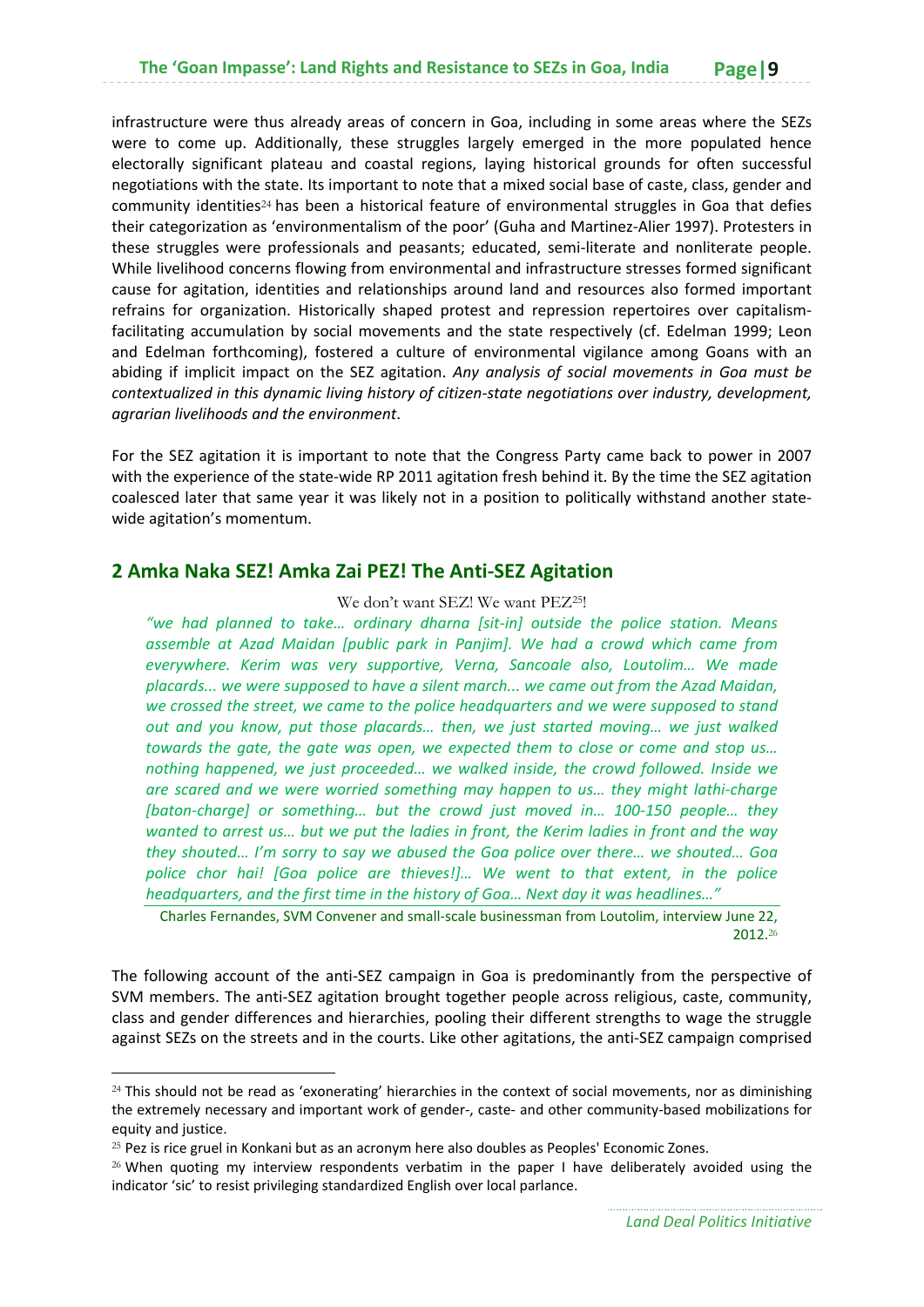men and women; professionals and peasants;<sup>27</sup> educated, semi-literate and nonliterate people; Catholics from Scheduled Tribes,<sup>28</sup> mixed-caste or Brahmin communities; Hindus from various castes; and unconverted Scheduled Tribes.<sup>29</sup> Many of the protesters and organizers at the frontline were women. Six of the approved SEZs, including the notified K. Raheja and Peninsula SEZs, were to come up in Salcete *taluka* (administrative block) in South Goa district, with the largest Christian population (57.4 percent, GoI 2001). The notified Meditab SEZ was to come up in Ponda *taluka* of North Goa district which has a high Hindu population (84.9 percent, GoI 2001). As a result the cultural idioms and repertoires that found resonance among activists from the two *talukas* also differed. In the narrative that follows I use the terms protesters, campaigners and local residents interchangeably but reserve the term activist for key organizers. However, it was over the course of the agitation that many of the local residents became politicized and evolved into key activists of the campaign.

#### 2.1 Loutolim, Verna and the Villages around the Verna Plateau<sup>30</sup>

In the spring of 2007 Franky Monteiro, a small-scale builder from Loutolim and currently President of the Loutolim *Comunidade* got wind that a Twenty‐point Program<sup>31</sup> (TPP) was approved by the GIDC on land acquired from Loutolim and Verna *Comunidades*. He filed an RTI application for more information. As the documents provided seemed inadequate, he requested an inspection of relevant documents. It was during the inspection that he says: "…I found this minutes of the 287 meeting of the [GIDC] board of 19<sup>th</sup> April [2006] which showed land being given for SEZ companies to the tune of around 22 lakhs of sq. mts., four companies, and it said it was for SEZs. Now to me at that time, SEZ, I did not even know what was SEZs… It seemed to be a very nice word, like Special Economic Zones. So… then I said let's just find out what is SEZ…" (interview January 5, 2012). Monteiro first obtained relevant information, "…which company had asked [for] what, what was the date of the minutes, everything." Figuring project details he said, he was shaken: "…I saw that they were supposed to be declared as autonomous bodies, out of the control of the local bodies as well as the state government. There were… no revenue for the local government where it was all supposed to be export-oriented... and they were supposed to be given uninterrupted water... and power supply, they were supposed to be having their own law and order… I said… this cannot happen here. I thought like if five SEZs, means there will be five enclosures doing whatever they want in there… and then… SEZs included commercial units, recreational centers, hotels, resorts everything. So I said this

<sup>&</sup>lt;sup>27</sup> ST and Scheduled Caste (SC; formerly deemed 'untouchable') communities are often landless peasants tending the lands of upper caste Catholics and Hindus and/or have small holdings. Depending on their class status in some villages, they may however purchase shares in a *Comunidade* for cultivating rice, tending coconut and arecanut groves, growing fruits and vegetables, producing coconut oil and farming prawns and other shellfish. According to a GoG (2004) survey, 20.39 percent of ST heads of households are cultivators and 18.46 percent are agricultural labourers, making them significantly agricultural communities. ST communities are 12 percent of the state's population (including 36.58 percent ST Christians) while SC communities are 1.8 percent.

<sup>&</sup>lt;sup>28</sup> Depending on a Catholic person's locality of origin, their "original" caste can be determined and often though not always corresponds with their socio-economic status such that the Brahmin and upper caste

Christian converts are generally better off than SC and ST Christians.<br>
<sup>29</sup> The caste and community affiliations of the individuals mentioned in this narrative are not disclosed to protect cultural sensitivities but needless to say, form major axes of political economic and social inequality.<br><sup>30</sup> While I interviewed Anti-SEZ campaign members around Sancoale, the bulk of my fieldwork was conducted

around the Verna and Bhutkhamb plateaus.<br><sup>31</sup> The TPP is a contentious poverty alleviation scheme as the GoG has used *Comunidade* lands for housing lowwage workers from other states in slum-like conditions near industrial estates. Immigrant workers often form captive 'vote‐banks' for political patrons in return for favors like housing, access to water, electricity etc. While class‐bias may be an issue in the opposition to TPPs, SEZs were to attract white collar immigrants, revealing that the underlying issue of contention is the burden on local resources and infrastructure.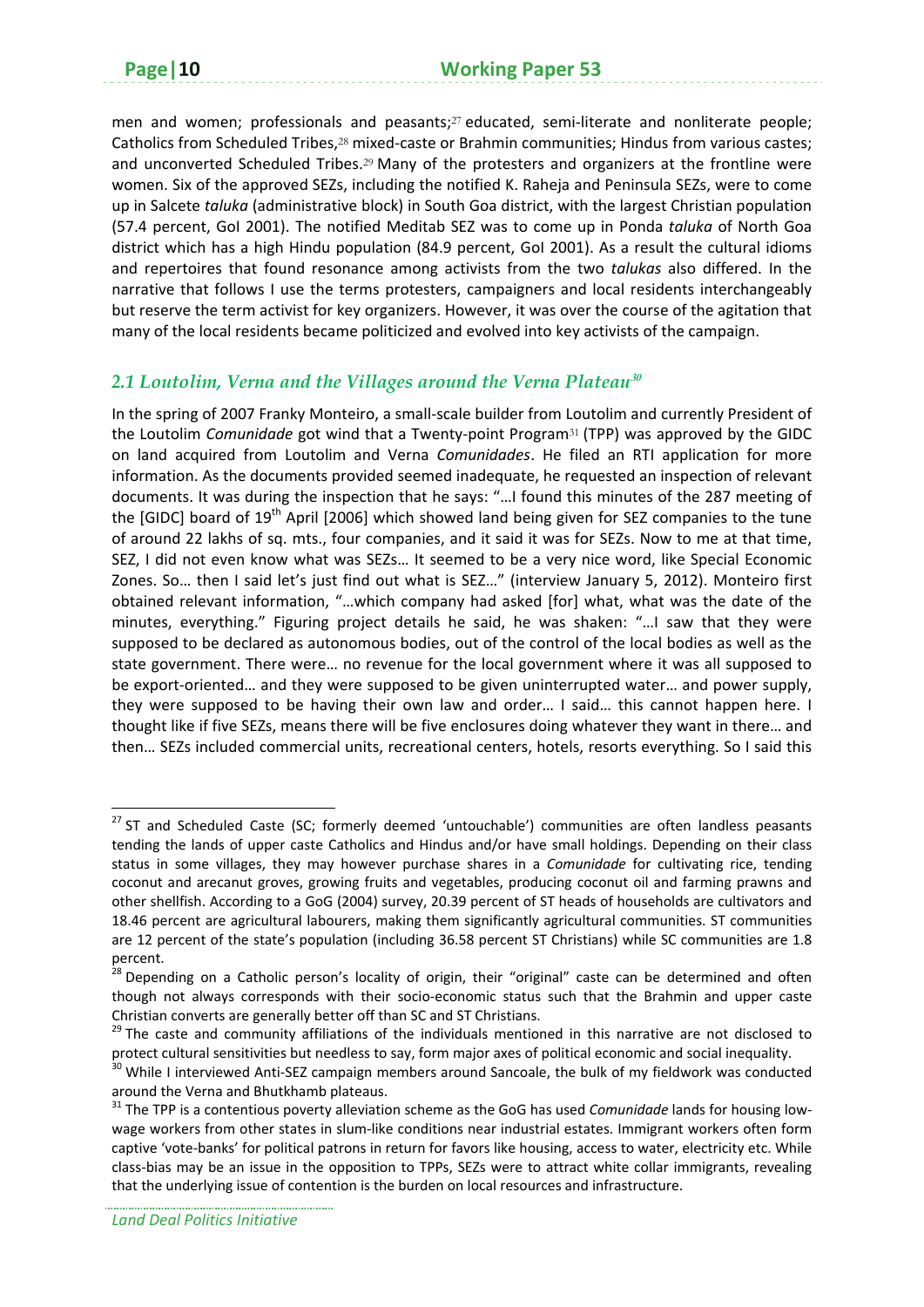cannot be…" (ibid.).<sup>32</sup> With his neighbor and later Convener of the SVM Charles Fernandes, the village *Sarpanch* (elected head) Sejo Fernandes and several others, Monteiro began sharing information with residents of Loutolim, Verna and other surrounding villages.

Other initiatives around SEZs had also been previously undertaken. These included a communication inquiring about likely SEZs in Goa by John Phillip Pereira of Nagoa village to then Industries Minister in 2005 who responded in the negative; a symposium on SEZs by the Council for Social Justice and Peace (CSJP; the social work wing of the Archdiocese of Goa) in 2005 in which the Secretary, Industries Department responded to questions raised by the women's group Bailancho Saad; a Roundtable on SEZs by newly formed SEZ Watch in 2006 that resolved to track SEZ related developments in the state and contact villages where SEZs were to come up; and a *gram sabha* resolution opposing SEZs in Verna initiated by Peter Gama in January 2007 after then CM Rane inaugurated the K. Raheja SEZ site. But it was not until after Monteiro stumbled upon the information regarding SEZs that a concerted campaign effort coalesced. Soon, other groups like Goa Bachao Abhiyan and Jagrut Goem (Vigilant Goans) were also contacted.

The land for seven SEZs had already been allotted in April 2006, *before* the state's SEZ policy was even notified. While Meditab at Kerim and Peninsula at Sancoale had already been notified by mid‐ 2007, K. Raheja initiated construction at Verna even before it was notified. A well‐known realty firm from Mumbai, RTI documents and internet research by activists revealed that K. Raheja's SEZ was being promoted as a comprehensive township of 275 acres called "Mindspace" on the company's website.<sup>33</sup> Implications of the residential project for water, agriculture and infrastructure like transport and garbage disposal alarmed local residents. In July 2007, a meeting was arranged with residents from villages around the SEZ sites near the Verna and Sancoale plateaus. Subsequently at a meeting in Verna, the anti‐SEZ campaign, People's Movement Against SEZs (PMAS) took shape.

#### *2.2 Kerim Village*

*"First we never heard about the SEZ policy, what it was like, we were not aware of the thing. It is only the rumors that one CIPLA company is coming over there… only one plant…* it is not... pollution... main plant is in Verna and this is only a sub-unit... slowly we found out *that this was not a small thing… it was bigger than Nylon 6,6, it was the whole plateau…" (Swati Kerkar of Kerim, social activist, interview May 12, 2012).*

Ramakrishna Zalmi, a schoolteacher from Kerim who was then part of the Akhil Bhartiya Vidyarthi Parishad (ABVP), the youth wing of the Hindu-right Sangh Parivar,<sup>34</sup> (Zalmi later repudiated his affiliation to ABVP and Hindu‐right politics), read a news report about SEZs in 2005. A seminar in Goa University on SEZs soon after piqued his interest and he sought information from a friend who worked in a SEZ in another state. A meeting organized by the non-profit Jagrut Goem in Panjim where members from PMAS from the Verna area were also present sealed the interest of the few

 $32$  SEZs are deemed foreign territories for commercial activities and have their own administrative and security structure with only identity carrying persons allowed entry.<br><sup>33</sup> After anti-SEZ campaigners raised issue over a real estate 'scam' in the guise of SEZs, the "Mindspace"

advertisement disappeared from the company's website, though not before campaigners had taken printouts that were subsequently furnished as evidence in court. The company's website reveals that it is developing several SEZs in different Indian cities called "Mindspace." Fieldtrips taken to the location of the K. Raheja SEZ on the Verna plateau revealed an area ideal for a premium realty project given its location atop the plateau with sea breezes, pristine views of the Zuari river, proximity to the airport, the VIE and Margao and Panjim cities, and abundant ground water and natural springs.<br><sup>34</sup> Sangh Parivar or the Rashtriya Swayamsevak Sangh (RSS) family comprises various fronts of the Hindu-right

that mobilize and represent its cadres.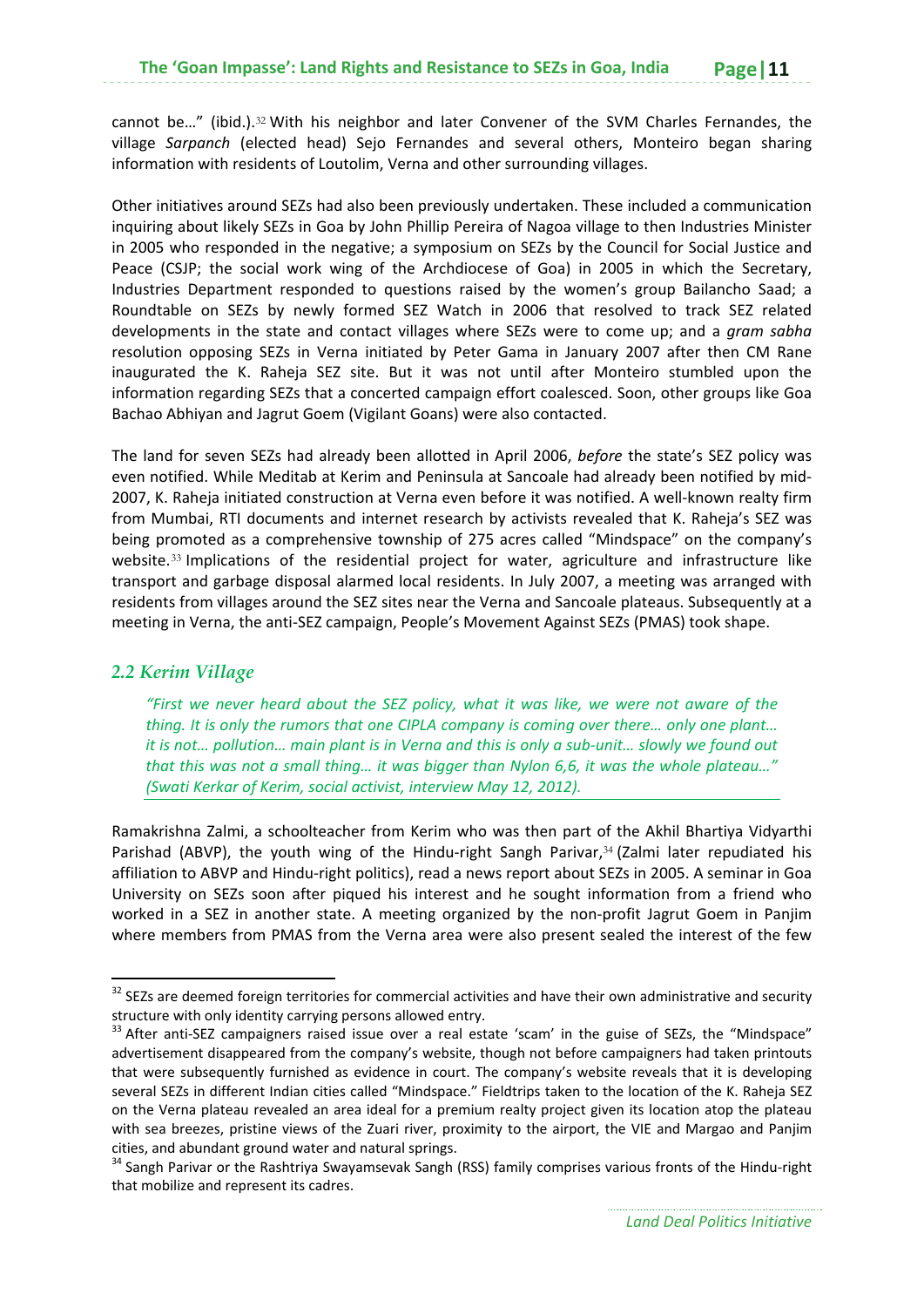participants from Kerim. With more information on SEZs including a documentary film on SEZs in Maharashtra made available by SEZ Watch, they sensed that an SEZ might come to the Bhutkhamb plateau lying 'unused' since the Nylon 6,6 agitation. There had been talk of CIPLA, a pharmaceutical industry, coming to the vicinity. At the company's initial meeting in the village in 2006, a local youth group, Abhiyan, challenged its claims regarding local employment generation and eventually opposed it. Meditab SEZ that was to come up on the plateau was a CIPLA project.

Initially an informal group of concerned residents called village meetings and organized film screenings (the film had greater resonance in Kerim because of its larger Hindu population and their cultural affinity with neighboring Maharashtra). In village *Panchayat* elections a candidate from this informal group, dentist Dr. Videsh Zalmi won and was appointed the *Sarpanch*. The Kerim Kriti Nagrik Samiti (Kerim Citizens Action Committee; KKNS) was subsequently formed with about 80 registered members and Dr. Zalmi was strategically appointed its president. As the KKNS stepped up advocacy, the local Member of the Legislative Assembly (MLA) of the state from the MGP (Maharashtrawadi Gomantak Party), whose trucks were contracted for SEZ construction, allegedly sent people, sometimes drunk, to disrupt KKNS meetings.

In the meanwhile water tables began declining because of illegal bore‐wells dug for the SEZ, and villagers raised issue. The private security would not allow KKNS entry into SEZ premises, so they invited the MLA for a joint inspection of bore wells. During this inspection, while the MLA went about in his car, the KKNS members surveyed the land on foot and chased away construction workers from the premises.<sup>35</sup> However, construction soon resumed, and KKNS subsequently organized a big public meeting in Kerim with support from PMAS and other activists from Panjim. Meetings were subsequently held in surrounding villages to mobilize support, with veteran protesters from Nylon 6,6 adding forces.

#### *2.3 SEZ Virodhi Manch*

*"We chased all the workers away. It was spontaneous as after the accident we got a chance to chase them. We went to Anna's [local spice plantation owner] and planned for arrests etc. We called four advocates beforehand. Here people are disciplined and don't get out of hand. The agitation was mature. We told the police we'll set fire to the machines. Poornima [from Kerim] threatened to set fire to herself. The police did not touch us. They knew Goa would burn".*

interview with Ramkrishna Zalmi, schoolteacher and cultivator from Kerim, July 5, 2012

At the same time as PMAS stepped up its agitation, another outfit, the Goa Movement Against SEZs (GMAS), with the tacit support of the BJP, also began opposing SEZs. This led to confusion as PMAS constituents wished to maintain a clear distance from GMAS, partly because of BJP's religion‐based communal politics and partly to keep at bay partisan political party interests. By now, people from Kerim had joined forces with the PMAS and in late October 2007 a meeting was held in Panjim that had a pan‐Goa presence from all the SEZ affected villages, other activist groups like the GBA, Jagrut Goem, SEZ Watch and the CSJP. SEZ Virodhi Manch was chosen as the new name for the campaign.

From November 2007 to January 2008, SVM stepped up the agitation, organizing relentless protest actions and public meetings with regular press releases and media reports. On November 3, around 200 SVM supporters stormed the K. Raheja SEZ raising slogans to halt construction immediately and chased the construction crew away. Construction resumed soon however, and much to SVM's ire,

<sup>&</sup>lt;sup>35</sup> Construction workers across India are generally immigrant workers who are extremely poor and vulnerable as they are dependent on contractors and local residents for their livelihoods and stay. In Goa, construction workers are generally from rural Bihar, Jharkhand and Karnataka states.

*Land Deal Politics Initiative*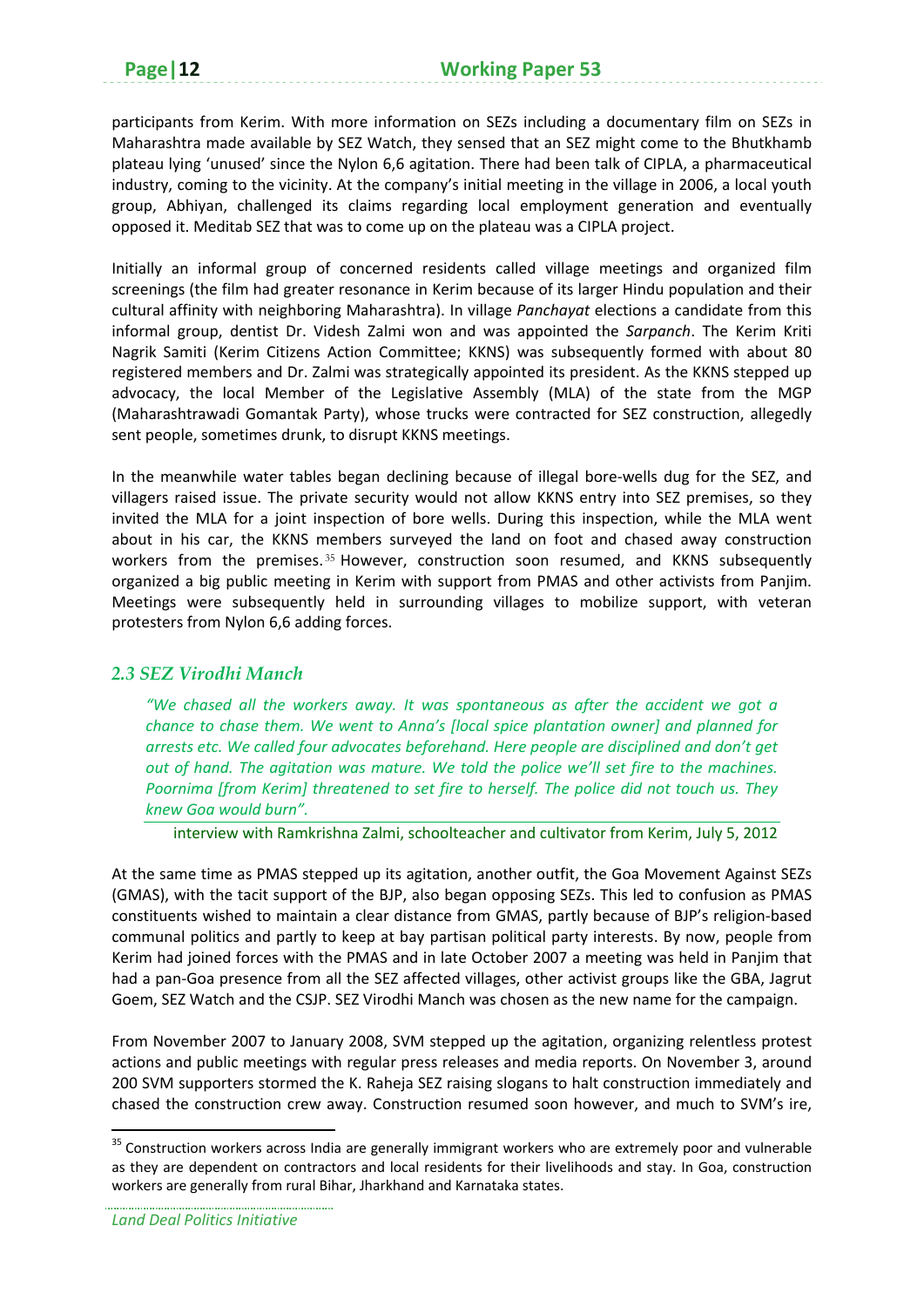the SEZ was officially notified three days later. Not only was the construction undertaken prior to notification illegal, the Congress party had promised to review the SEZ policy in the South Goa bye‐ elections in October. Following protest rallies in Panjim, CM Kamat finally formed a Ministerial Committee under his leadership to review SEZs by mid‐November, additionally directing the RP 2021 Task Force to prepare a report on SEZs. At the same time the Goa State Congress Committee (GPCC) set up a panel to study the implications of SEZs.

In the wee hours of December 7, as Kerim residents were returning home from a ritual ceremony near Bhutkhamb, they witnessed an accident as a construction truck from the SEZ rammed into an electricity pole near Bhutkhamb. A wave of anger simmering from the frustration of having been unable to stop construction earlier resulted in a spontaneous decision to throw out the construction crew once and for all that very day. Overnight, KKNS mobilized support from surrounding villages and called other SVM activists and supporters. Early that morning another minor accident as a car struck the stationary truck added to the already agitated atmosphere. By late morning other SVM members, journalists and lawyers arrived at the venue, police platoons following soon after. The atmosphere was charged through the day but the police held restraint; reportedly no violence was used on either side. Activists even warned the police to stay away claiming the police had no jurisdiction inside SEZs as they were deemed foreign territories. By evening, the protesters managed to round up construction workers and in a sympathetic gesture of solidarity for their loss of wages and obvious poverty, transported them to the bus terminal at Ponda town at their own cost. Machines were brought out of the premises and their owner was warned to take them by the next day or face damages. Construction never resumed on Bhutkhamb.

Energized by their success in Kerim, SVM members once again stormed the K. Raheja site in Verna on December 11, chasing the construction crew away. Interestingly, the police response was again restrained. In interviews with activists and residents, two likely possibilities emerged for the relatively soft response of the police—the Nylon 6,6 and Meta‐Strips agitation experiences had created apprehensions for the ramifications of violence; and that CM Kamat may have asked the police to go 'soft' to avoid political escalation of the agitation (see discussion below).

A massive public meeting held in Margao city three days later saw about 10,000 people in attendance from affected villages and across the state. This was a major signal of opposition to the GoG.<sup>36</sup> By December 29, the GPCC released its critical evaluation of SEZs, recommending that they were unviable in Goa. On the same day, a White Paper on SEZs was released by the Ministerial Committee that echoed this sentiment but recommended six SEZs. The next day, the RP Task Force released its report on SEZs, concluding they were detrimental for Goa. About 1,000 people from villages around Verna and Sancoale walked in a 10 km rally that day, December  $30<sup>th</sup>$ , to the house of the local MLA and then Minister of Industries, Alexio Sequeira, handing him a memorandum opposing SEZs. Sequeira was also the GIDC chair when the SEZs were approved and allotted lands. They were greeted by a large police contingent but again, no physical violence was used. On the  $31<sup>st</sup>$ , the CM announced his "New Year gift to the people of Goa" scrapping all approved SEZs.

Soon after, in early January of 2008, the SVM organized the demonstration at the Panjim police station (see quote earlier) as the police was repeatedly refusing to officially register cases against the GIDC and SEZs. Two days later the GoG issued stop‐work orders to the notified SEZs. SEZ Watch soon called a round‐table with SVM and GMAS to share experiences, and PEZ Watch was constituted to monitor developments, though the two groups remained independent. By April, while the BOA conceded to the withdrawal of all other formally approved SEZs in the state, in the matter of the three notified SEZs at Verna, Sancoale and Bhutkhamb, they urged the state government to come to

<sup>36</sup> Soon after, at the peak of the Christmas‐New Year tourist season, the GMAS announced that tourists in Goa should leave as a 'Nandigram‐like situation' was developing (see discussion below).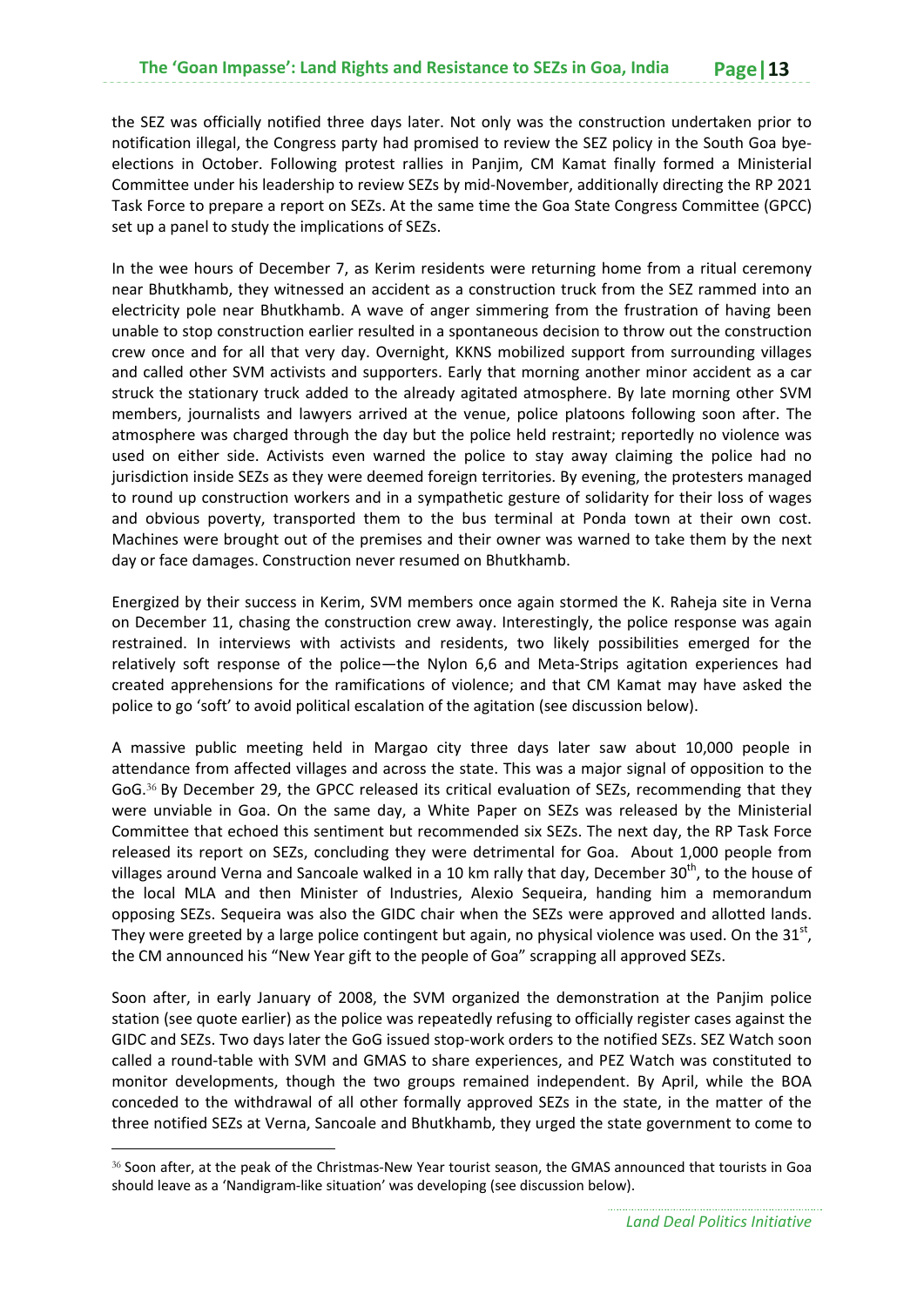an amicable settlement with the developers, considering their sunk investment. The same month, the developers and SVM approached the courts. In August 2008, despite the ongoing court case and stop-work order, the SVM members noticed that construction had resumed in the K. Raheja SEZ. This time they stormed the premises and used physical intimidation to stop construction. No construction has taken place on the premises since. The GoG formally withdrew its SEZ policy in June 2009.

#### *2.4 Court Proceedings*

The first petition was filed by Pereira in April 2008. The developers went to court the same month, challenging the revocation of the Goa SEZ policy and the show‐cause notices issued by the GIDC. SVM members filed public interest petitions against irregularities with the support of a legal aid non‐ profit, Human Rights Lawyers Network, in July 2008. Around 50‐200 residents from the SEZ affected villages attended each hearing to demonstrate continued opposition.

The court finally gave its verdict in November 2010 upholding the GoG's prerogative to withdraw its approvals to SEZs and revoke the SEZ policy. On the question of denotification of notified SEZs, the court reserved comment as that had not been specifically challenged by the petitioners. The judgment acknowledged gross irregularities in SEZ land allotments, noting: "The allotment of lands to the companies has been made in undue haste and without proper scrutiny of their applications. The allotment of lands has been made arbitrarily. Procedure adopted in the allotment is not fair and transparent. The allotments made by the GIDC do not stand the test of reasonableness" (Franky Monteiro and four others vs. State of Goa and six others 2010). Disappointingly for the anti-SEZ activists however, no punitive action was taken against responsible officials. As noted, all parties are now in ongoing litigation in the Supreme Court of India.

During the agitation and court proceedings the professional class of actors from all caste and religious backgrounds bore most monetary expenses (institutional donations were refused to retain independence) and RTI, media and legal tasks. Peasants formed the backbone of public meetings, protest demonstrations and presence at the court hearings. Activists also reported receiving 'offers' for peaceful settlement. Monteiro and Zalmi were offered cash for calling off the agitation. When these offers did not work, they also received threats. Two dogs of Fernandes were mysteriously poisoned and killed one night. Threatening phone calls and indirect messages through "well wishers" were also reported by several of them. Faleiro and Monteiro faced bureaucratic delays and rejections for work related applications. Solidarity, conviction and an abiding sense of ethics and responsibility were cited as sources of strength in ignoring threats and continuing with the agitation.

#### **3 Analyzing the anti‐SEZ Agitation**

#### *3.1 An Alliance of Forces: Resources, Jobs, Migration and the 'Goan Identity'*

The Verna Industrial Estate has been a constant source of grievance in surrounding villages. Industries on the plateau pump ground water to meet their needs, impacting water levels in the area; a Coca Cola plant is particularly notorious. Waste from the industrial area finds its way into fields around the plateaus through canals. Many natural springs in the region, some said to be medicinal, have dried up. The source of the river Sal in the plateau has also been adversely affected, in turn affecting the fields on its banks. Activist Peter Gama of Verna, a civil contractor and *Comunidade* shareholder key to peasant mobilization in the area points out: "*Sometimes people* [would] *grow three crops …*[on] *both the banks of river Sal. During my childhood, Utorda, Majorda* [villages] *was a famous place for watermelon; that time watermelons are not coming from outside Goa. Now due to scarcity of water this river Sal just dries up in… April…* (interview July 19, 2012). Gawde from Kerim recounts: "…we harvest arecanut and coconut in our orchard, but when they put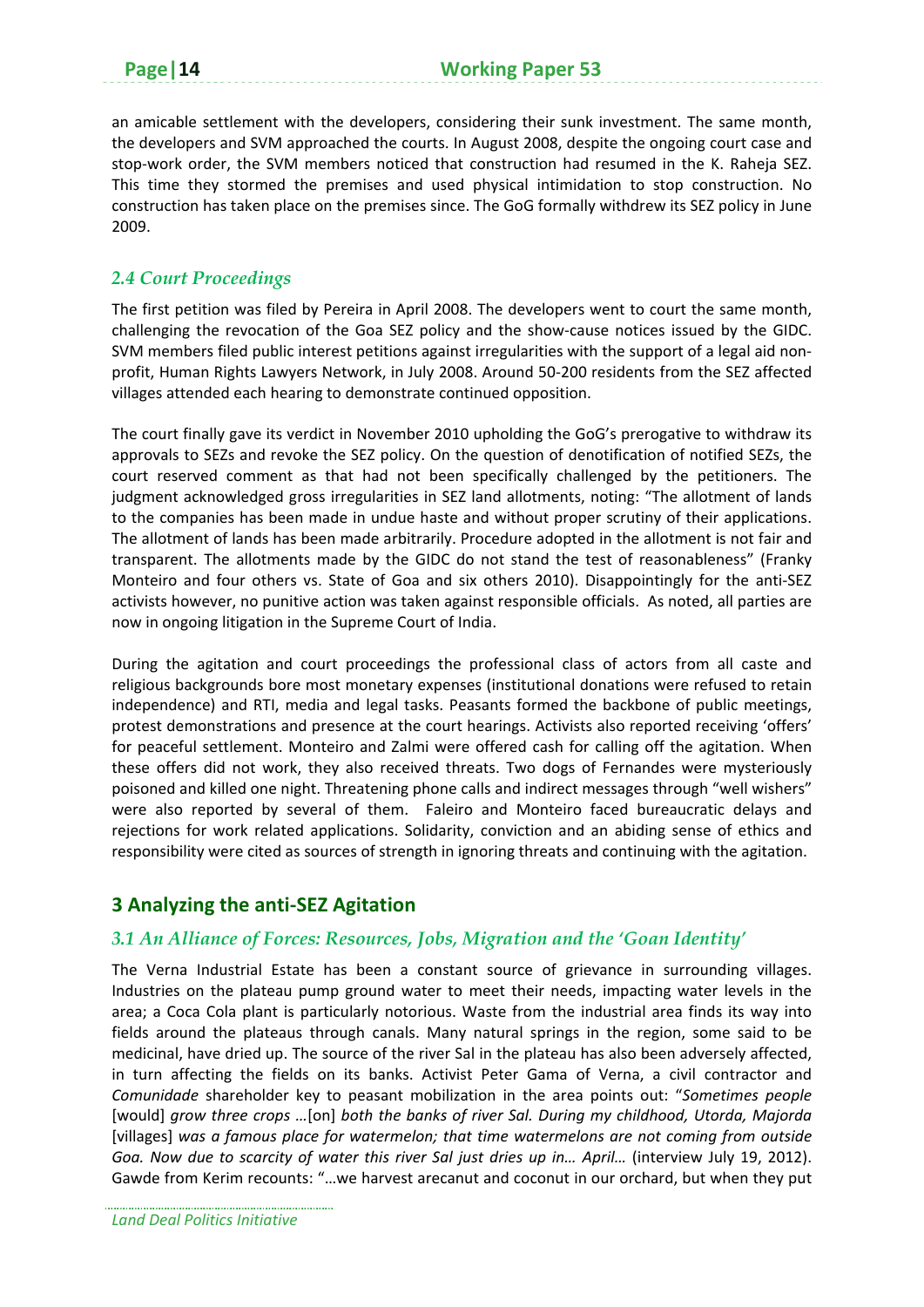a bore well and pumped ground water, we could not grow anything as water dried up… (interview July 5, 2012; translated from Konkani). Gama sums up, "I would say this Verna plateau, is the head of this village. When you carry some load, there's a capacity, I can carry certain kilos of weight you know. So this plateau is like that… you can put some certain factory, …carrying capacity is there. So I would say there is no carrying capacity at all, as far as Verna is concerned. In spite of this they bring SEZs also" (interview June 17, 2012).

SEZs in Goa promised the creation of 242,000 new jobs, whereas the state's official unemployment estimate is 80,000. The anti‐SEZ agitators were not explicitly against industrialization, in Gama's words again: "… industry means they always promise 80% jobs to locals, but frankly speaking, or in practical, locals peoples does not even get 10% jobs in this industrial belt or area. And that's why we say, …migrants, workers are coming from neighboring states, even from Jharkhand and UP, not only Karnataka and Maharashtra. So my point is this… why they're bringing more factories on this plateau? Instead of bringing factories or industries in this plateau or area, they have to give it to them… Karnataka or Jharkhand…" (ibid.). For Gawde similarly: "…if they put up factories they will need technical expertise and such jobs are of no use to us… using the land for cultivation will give us all work… here we don't have a hospital or facilities… there is no old age home, that will be of use to us…"(interview July 5, 2012; translated from Konkani).

Several bureaucrats, developers, activists and others I interviewed claimed that the native Goan population has grown by zero percent in recent decades; population increases are perceived as resulting from migration. In 2001, immigrants in Goa totaled 20 percent of the population while the latest 2011 census puts this figure at about 30 percent (cf. ToI 2012). A recent GoG report raises apprehensions that by 2021 the Goan population will be outnumbered by migrants and a delegation by present CM Parrikar (from BJP) to the Prime Minister of India requested 'special status' for Goa to prevent local land and resources from being purchased by non‐Goans (Firstpost 2013). Tourism, industrial estates and a generally high level of human development indicators attract migration to Goa. Shifting demographics have caused insecurity among some Goans, exacerbated by growing resource constraints and rising property prices. Working class migrants may sometimes be vilified as 'criminals' and 'drunks' but white‐collar migrants may also be resented with fears of migrants in some quarters assuming xenophobic and nativist overtones.

SEZs were seen to promote white‐collar immigration from other states to a scale that would destroy or burden existing livelihoods, resources and infrastructure, raise real estate prices beyond local affordability and threaten local political economies and relationships with land and resources. Combined with the historical relationship of Goa to India, these concerns fueled the use of the frame of the 'Goan identity' vis‐à‐vis SEZs. Resonating among residents from diverse backgrounds, these concerns helped forge the broad alliance of social forces that proved critical in negotiations with the state.

#### *3.2 "Our God was with us… and God means nature"*

A constant refrain among campaign activists, Catholic, Hindu or indigenous, when talking about the campaign's success was that "our God was with us..." In Kerim, with a high indigenous population, this was almost always followed by "…and God means nature." Activists from Kerim recounted how they first took the blessing of the village‐God *Betal devta* through the ritual practice seeking divine will and advice on material issues through the mediation of a priest using flower petals as means of communication (see Borkar 2006). The local campaign was initiated only after the divination of blessings. Additionally a 'sacred presence' was attributed to Bhutkhamb emanating from the designated places of worship for local communities. Residents often recounted that they went to the plateau to offer prayers on special occasions and any project would prevent access to their areas of worship. Borkar (ibid.) discusses natural worship practices in Goa that have helped conserve its rich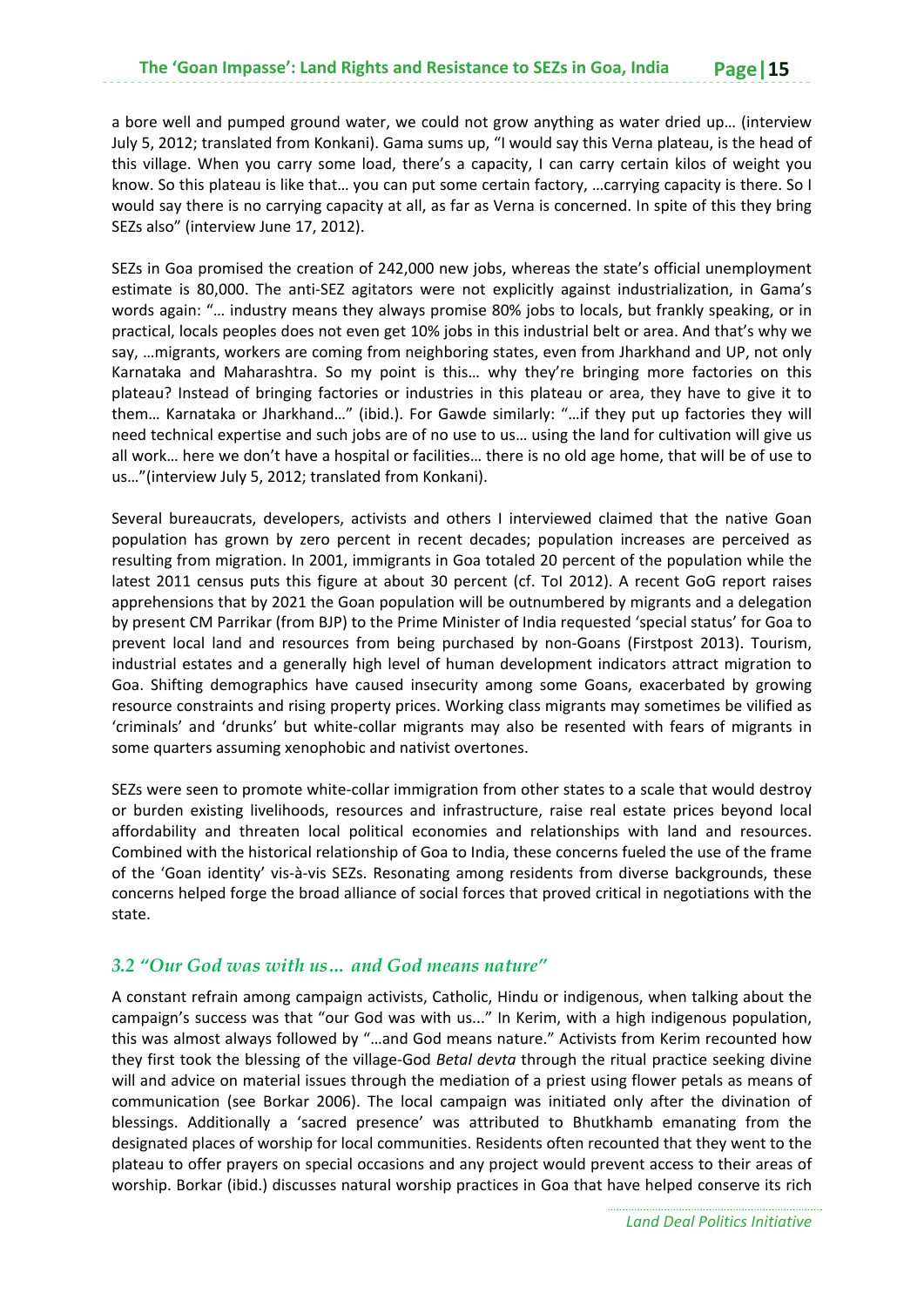biodiversity. Given that the plateau is the main source of water for the orchards around it, it is possible that religious significance was historically attached to the plateau for preservation.

The Church similarly plays a significant role in the Goan Christian community, with parish sermons every morning and Sunday sermons in the main village churches that families diligently attend. Campaign members I interviewed in Loutolim and Verna describe themselves as devout Catholics and participate in religious activities diligently. Post‐sermon exchanges thus helped in the daily sharing and updating of information during the campaign. In Verna, Loutolim and Sancoale, parish priests also played a key role in encouraging support against the SEZs. Fr. Jose Dias, Sancoale priest in 2007 with a long history of environmental activism from the Konkan railway agitation, and Fr. Eremit Rebello were key in mobilizing support around Sancoale. Fr. Dias notes a growing awareness of 'environmental protection from destructive development' in the church (interview with Fr. Dias June 27, 2012). The CSJP's participation was similarly key to the campaign. Local religious values informing and drawing from environmental preservation practices thus added a complementary frame to the anti‐SEZ campaign.

#### *3.3 Evidence of Irregularities*

The mandate of the GIDC is to encourage small and medium scale industry. Export oriented large enclaves were a violation of policy. Documents obtained through RTI applications revealed that the state's SEZ policy was notified in July 2006, but land for seven SEZs was allotted (and fresh acquisition for another approved) in March‐April 2006. These included the three notified SEZs and four others (in the VIE). All seven applications were incomplete when land was allotted, some missing even their company seals. The GIDC approved two of these applications within a day, four within a week and one in 12 days. The land was allotted at discounted rates (of approximately \$14 per square meter<sup>37</sup> in Verna, \$1.9 in Bhutkhamb and \$6.3 in Sancoale), on account of lack of infrastructure (Da Silva forthcoming). GIDC's allotment procedure mandated individual plots to industrial units whereas SEZs required larger parcels of contiguous land. Designated open spaces and roads were subsequently allotted to the SEZs (initially for free but after protests at discounted rate) to help fulfill their contiguity requirements. In the case of the K. Raheja SEZ, its status was changed from a multi-purpose SEZ to a service sector SEZ on the day of the lease agreement to help fulfill minimum land criteria. Moreover, the GIDC was so enthused with SEZs that its approval for four additional SEZs (1,548.44 hectares) amounted to more than the total land acquired by it in five years!

According to Goa's Comptroller and Accountant General (CAG), the resultant loss to the exchequer over SEZ land deals was over \$20 million. The GIDC additionally took upon itself the responsibility to provide water, drainage and roads to the SEZs. Rent concessions were also given at a fixed rate for 30‐year leases. The Town and Country Planning Department of Goa was requested to increase the Floor Area Ratio permission for new construction from 100 percent to 150 percent for Information Technology and other specific buildings that amounted to additional concessions for SEZs (for more details see Da Silva forthcoming; Franky Monteiro and others vs. State of Goa and others 2010; CAG 2008; GoG 2007). This information regarding irregularities and concessions was used extensively by the campaign to mobilize support, in public meetings, press releases, agitations and negotiations with the state, as well as in the court.

#### *3.4 Other Anti-SEZ Mobilizations*

Da Silva (forthcoming) points out that the GMAS and SVM mobilized a broad base of people that sustained the anti‐SEZ environment. The GMAS, led by the late activist and politician Mathany

 $37$  All dollar figures are calculated at the then prevailing rate of approximately \$1 to Rs. 43.

*Land Deal Politics Initiative*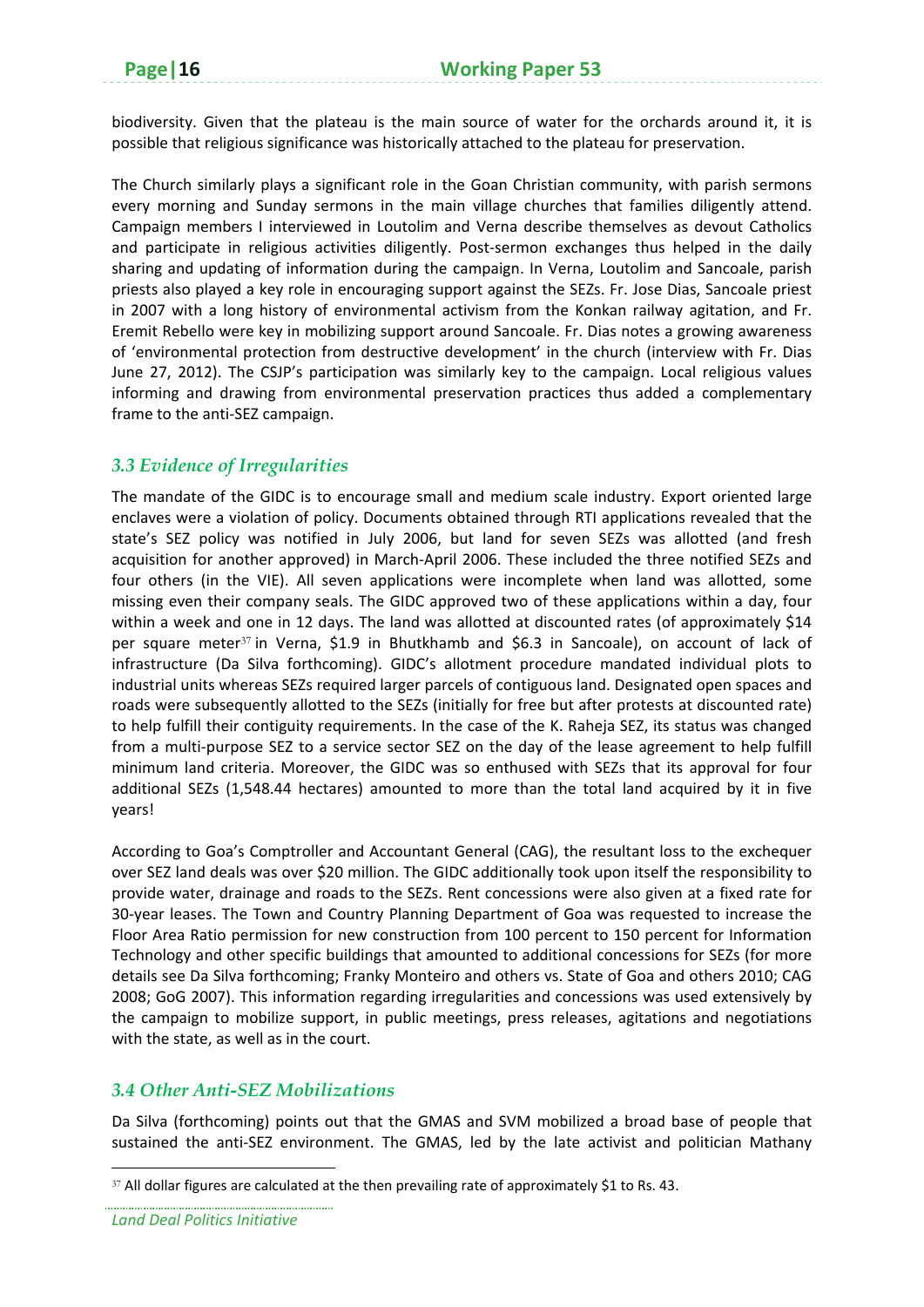Saldanha (from the United Goan Democratic Party, UGDP), shared its platform with Hindu‐right political parties like the BJP and the Shiv Sena and was able to draw upon their network in all 40 state constituencies (ibid.). During the build‐up to the October 2007 bye‐elections in South Goa, the BJP made SEZs a state-wide issue, fermenting anti-SEZ sentiment and helping pressure the ruling Congress government to review the SEZ policy. While initially both GMAS and BJP were in favor of scrapping all SEZs except the three notified ones, by November 2007, they demanded the scrapping of all SEZs in the state. On December 19, 2007, the GMAS held a massive public meeting in Panjim, issuing deadlines to the government for scrapping the SEZs and warning of a 'Nandigram‐like situation.'<sup>38</sup> On Christmas Eve, at the height of the tourist season, GMAS declared that all tourists should leave the state by December 28, as the agitation could take an 'ugly turn' (ibid.). However, while both the GMAS and the BJP helped catalyze a state-wide campaign until December 2007, they refrained from taking the issue to the courts revealing, especially for the BJP, its politically motivated opposition to SEZs.

#### *3.5 Electoral Imperatives and Police Restraint*

Goa has 40 elected representatives in its Legislative Assembly. As such, a simple majority of over 50 percent requires 22 MLAs. Opportunist defections among the political parties, the Congress, the BJP, the MGP, the UGDP, the SGF (Save Goa Front) or the NCP (Nationalist Congress Party) are common especially since the 1990s and cause much political instability (cf. Rubinoff 1992). It is very easy for a ruling party to lose its majority as allegiance from coalition partners or ministers from within the party shifts and they (threaten to) defect. Insecurity over electoral outcomes has made the political parties more receptive to popular pressures in Goa (cf. Heller 2005). During and after the October bye‐elections in South Goa in 2007, the coalition partners of the Congress had started voicing their opposition to SEZs (Da Silva forthcoming). Since the South Goa bye‐elections of October 2007 came on the back of the RP 2011 agitation and the ongoing SEZ agitation, it is likely that another hostile state-wide agitation was not something the ruling Congress felt it could sustain.

At the same time, SEZs had been promoted by the previous CM Rane, albeit also of the Congress Party. Some activists pointed out that it was likely that as CM Kamat did not have a personal stake in the SEZs he was more receptive to popular pressure. According to Kamat: "SEZs in Goa were scrapped because the people of Goa did not want any SEZs. Although one SEZ could have been tried, but it became a serious political problem with 10,000 people on the street and work being stopped so that even under police protection work could not continue" (interview July 20, 2012). Rane on the other hand claimed that one or two SEZs would have been good for the state's economy and that the agitators were parochial and withdrawing into regionalism, but needed to have a broader view and not a "village mentality" (interview July 20, 2012). Another senior Congress Party politician who requested anonymity but was an ardent supporter of SEZs was of the opinion that Kamat had been a "weak" CM and should have *lathi*‐charged (baton‐charged) the agitators, which would have taught them a lesson and helped implement the policy in the state. The fact that the police did not unleash violence on the agitators even once despite frequent public demonstrations, storming of SEZ premises, chasing of the construction crew and even a siege on the police station, is significant. The historically frequent and often successful negotiations with the state by activists may have also impacted police response in the face of massive public protest. The 'repertoires of repression' of the state (Edelman and Leon forthcoming) were thus historically blunted in Goa as a result of historical repertoires of protest, successful negotiations by activists and immediate political contingencies for the ruling Congress.

<sup>38</sup> Nandigram in West Bengal was the site of the Indonesian Salim group SEZ that witnessed mass violence through 2007 as local farmers, residents and opposition political parties resisted land acquisition by the state government. The violence in Nadigram peaked in November 2007.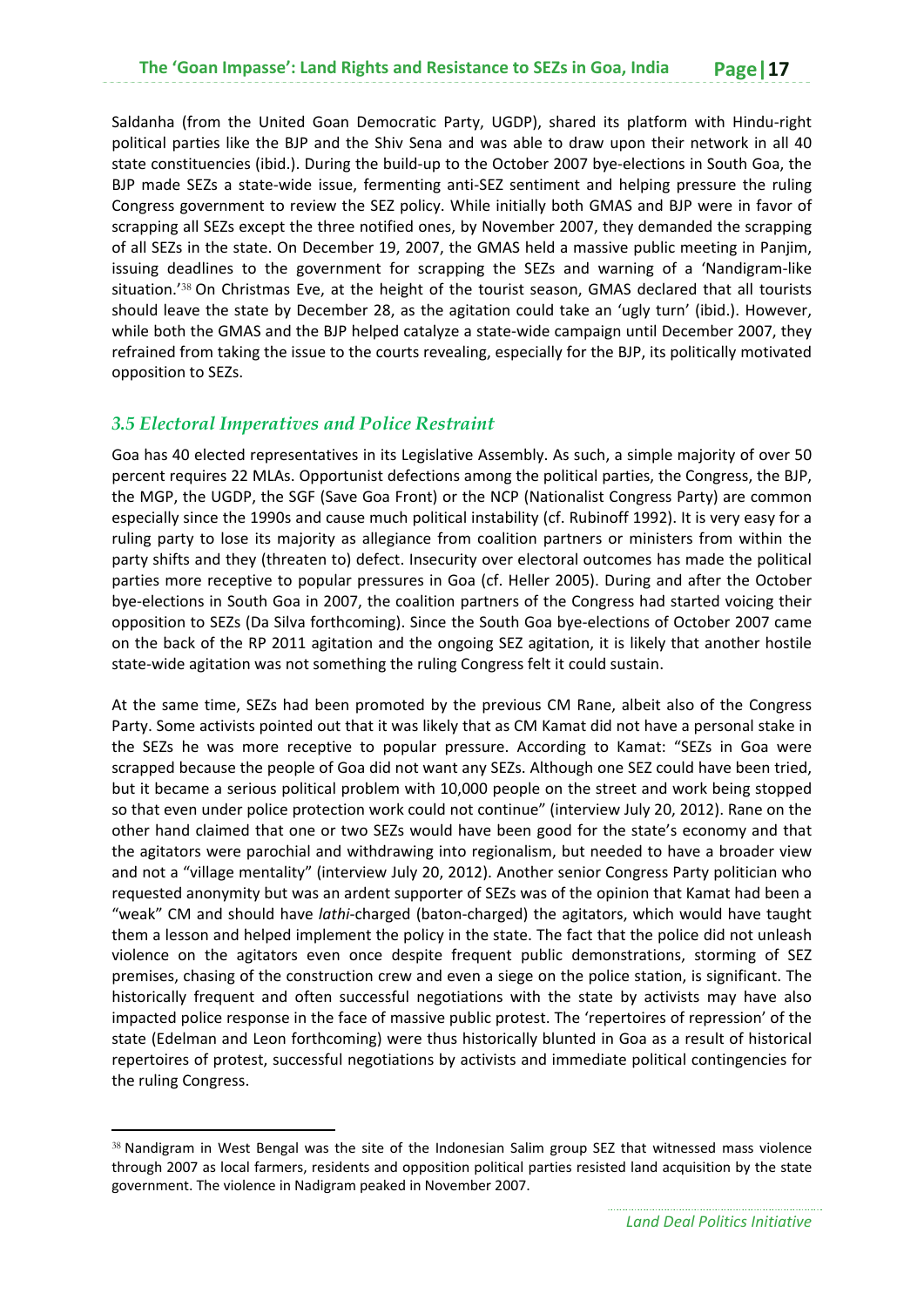#### *3.6 Small State and Sympathetic Media*

The small size of the state worked to the advantage of the campaigners. It was relatively easy for people to congregate in meetings at short notice. As social distance is not acute, people know their politicians and bureaucrats and have greater degrees of interaction than in larger constituencies, and vice versa. Frequent communication with the GoG representatives likely fostered greater receptivity to campaign demands among state actors.

The small size of the state also helped focus media attention relatively quickly, aiding state‐wide campaigns. Activists point out that as the anti‐SEZ agitation intensified, media representatives across the state were very sympathetic, ensuring prompt coverage of all events and press releases. Local journalists from Loutolim, Verna and Kerim also helped sustain media attention on the issue and were often present when the SEZ sites were stormed.

A combination of contextual and contingent factors contributed to the success of the anti‐SEZ campaign in Goa, bringing it to the current impasse. While such state‐level policy reversal is rare, it was aided by the vitiated atmosphere of conflict around SEZs in India. Located in the historical fields of capitalism‐facilitating accumulation, environmental activism, resultant repertoires of protest and repression and religious practices, the alliance between corporate developers and the state over SEZs was rent by the anti‐SEZ campaign. How these gains over SEZs can be further consolidated is the discussion I turn to below.

#### **4 Resolving the Impasse: Land Rights and Democracy**

A representative of the notified K. Raheja SEZ I interviewed indicated that they were waiting for the SC verdict but were unwilling to give up on their investment. If the land goes back to the SEZs however, the campaign members may step up the agitation once again and this time it could assume a very different form from the previously non‐violent one. If it goes back to the GIDC as well, the fate of the lands will depend on the next project sanctioned on them. Having fought long and hard against the SEZs, local residents and activists will likely not give up the land again easily. At the same time, the irregularities in the approvals and land allotment processes render both outcomes unlikely. How the SC deals with the argument that the developers have already 'sunk' investment remains to be seen, but there is precedent to assume that the court may not take to it favorably. For instance, in Jagpal Singh vs. the State of Punjab and Others (2011), the SC noted that common lands of villages have been "grabbed by unscrupulous persons using muscle power, money power or political clout, and in many States now there is not an inch of such land left for the common use of the people of the village, though it may exist on paper… This was done with active connivance of the State authorities and local powerful vested interests and goondas [thugs]." Dismissing acquisition in the particular instance the SC further directed all state governments to evict "illegal/unauthorized occupants of *Gram sabha*/Panchayat/Poramboke [grazing lands]/Shamlat land" and restore these lands "to the *Gram sabha*/Gram Panchayat for the common use of villagers… Long duration of such illegal occupation or huge expenditure in making constructions thereon or political connections must not be treated as a justification for condoning this illegal act or for regularizing the illegal possession."

The SVM activists in their appeal to the Supreme Court have asked that the land should revert to the original owners, the *Comunidades*. However, there is a difference in local perceptions with regard to *Comunidades*. Verna and Loutolim *Comunidades* have a mixed membership from communities, with women also holding shares, and are perceived as conducting their affairs transparently. In Kerim the *Comunidade* is under the control of two Brahmin families who are not from the village and do not enjoy a relationship of trust with the local residents. Activists from Kerim prefer that the land be brought under the control of the village *Panchayat*, circumventing the *Comunidade* altogether.

*Land Deal Politics Initiative*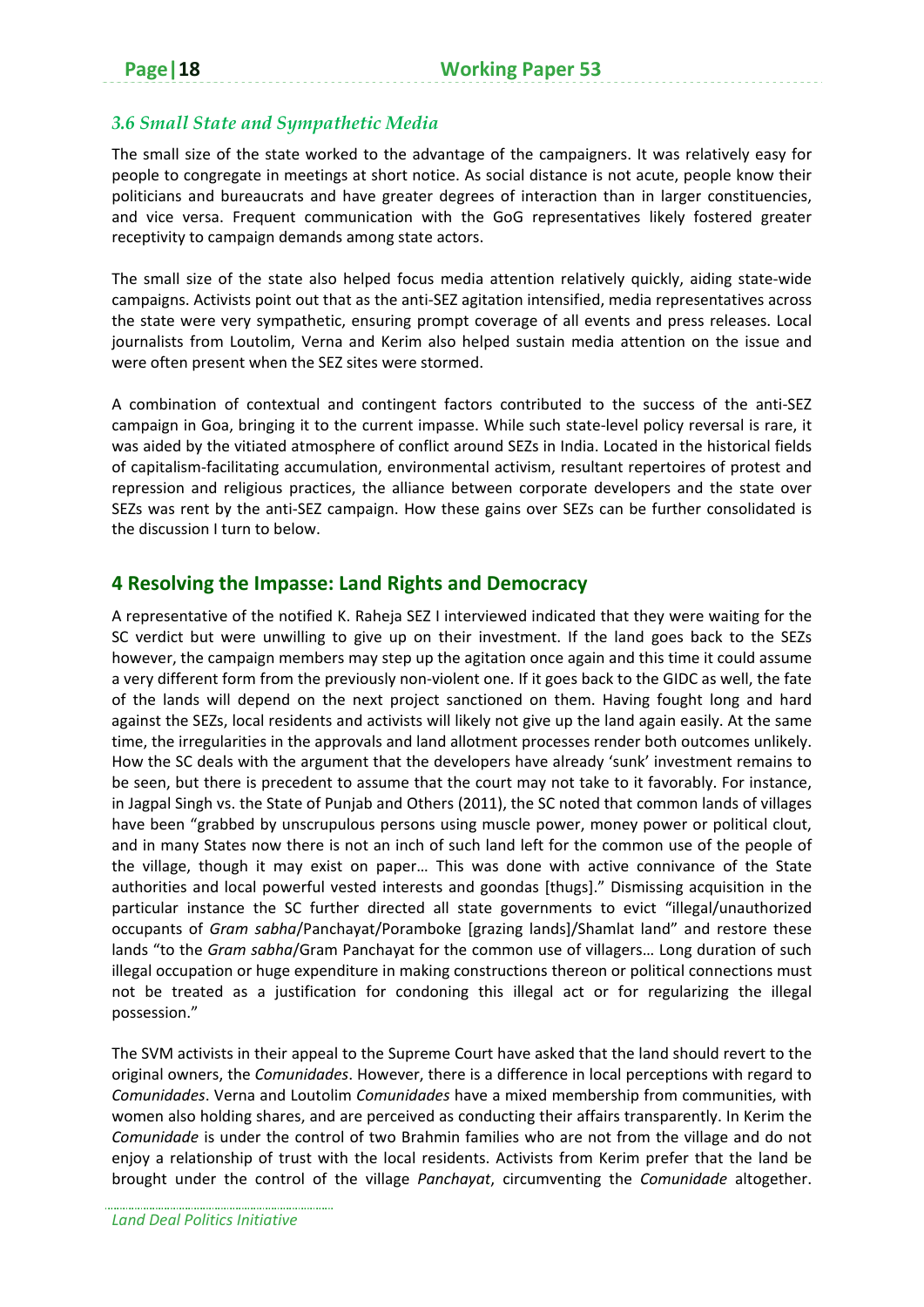Monteiro argues that a combined control of the *Comunidade* and the *gram sabha* requiring minimum quorum of participation for decision-making, rather than a reversion to the village *Panchayat* or *Comunidade* exclusively is ideal as the decisions taken by the *gram sabha* are more transparent and hence accountable to local residents than the village *Panchayat*. The *Comunidade* collectives and *gram sabhas* can together ensure transparency and accountability in land and resource use. However, whether the land comes back to the *Comunidades* or the village *Panchayats*, the fundamental questions of egalitarian access to land and resources and the need for any development project to redress local caste, class, gender and community inequalities remain central to locally appropriate development needs.

Campaign activists have several suggestions for locally appropriate projects that will help conserve the environment and provide jobs to local youth, from agro‐processing cooperatives to educational hubs. There are numerous ideas and initiatives in Goa ranging from farmers' cooperatives and associations, land rights for Dalit and ST communities and alternative economic parks or people's economic zones. A consolidation of the gains made over SEZs, indeed made historically over capital in Goa, requires a renewed political commitment among social forces engaged in struggle, including SVM. It requires, fundamentally, a *reconstitution from below* (cf. Barker et al. 2013) of relationships around and to land and resources.

In this regard a distinction needs to be made between *issue‐based campaigns* and *programmatic social movements* with explicit agendas for democratically determined egalitarian and ecologically appropriate development. While the SVM was successful as a campaign against SEZs, a fundamental reconstitution of relationships around land and resources requires different frames and repertoires of mobilization, focused on existing inequalities. These frames are also located in and limited by *historically instituted social relations of power* (cf. Verdery 2003), like unsuccessful pro‐poor land reforms that were inadequately supported by social forces.

The Goan Impasse demonstrates that 'the state,' despite interests within it working actively in aid of capital (even as land‐broker, see Levien 2012), is not immune to popular pressure. This learning has also emerged in the course of successful resistance to SEZs in other Indian states. Assertions by citizens over rule of law have borne results given electoral party insecurities. The broad alliance of social forces that came to oppose SEZs in Goa underlines that few stood to gain and many to lose from the projects. While democracy remains quintessentially a class compromise (cf. Sandbrook et al. 2007), the Goan Impasse has opened possibilities to push back the capitalist offensive. The ethnographic material indicates a deeper alliance of social forces intent on disembedding existing inequalities and pushing the state toward egalitarian, ecologically appropriate and democratic rights to land‐ and resource‐use for all is critical to a deeper resolution of this impasse. If the spirit of the anti‐SEZ campaigners walking through the gates of the police headquarters or grazing their cattle through the 'SEZ fence' daily stands witness, the possibility of walking through this impasse too, beckons.

#### **References**

- 1. Abrams, Philip. 1982. *Historical Sociology*. Ithaca: Cornell University Press.
- 2. Adnan, S. 'Land Grabs and Primitive Accumulation in Deltaic Bangladesh: Interactions Between Neoliberal Globalization, State Interventions, Power Relations and Peasant Resistance.' *The Journal of Peasant Studies*. 40 (1).
- 3. Alvares, Claude. Ed. 2002. Fish Curry and Rice. Mapusa: The Goa Foundation.
- 4. Banerjee‐Guha, Swapna. 2008. 'Space Relations of Capital.' *Economic and Politically Weekly*. 43 (47).
- 5. Barker, C., L. Cox, J. Krinsky, and A. Nilsen. 2013. *Marxism and Social Movements*. Boston: Brill.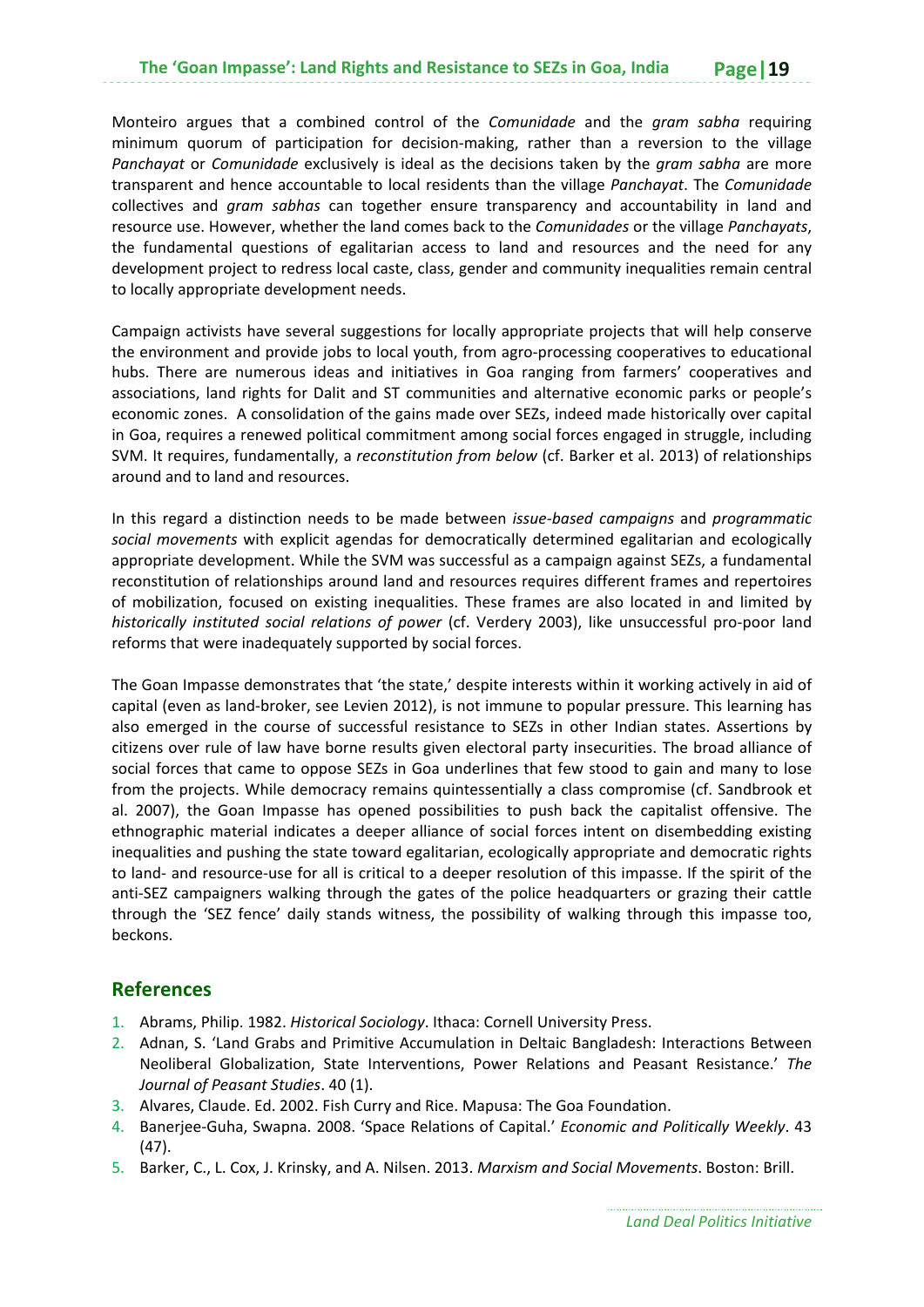- 6. Basu, Pranab. 2007. 'Political Economy of Land‐grab.' *Economic and Politically Weekly*. 42 (14).
- 7. Borkar, Manoj. 2006. 'Sacred yet scientific; eco-theological basis of biodiversity conservation in Goa.' In Sonak, S. ed. *Multiple Dimensions of Global Environmental Change*. New Delhi: TERI.
- 8. Borras, S. J. Franco and C. Wang. 2013. 'The Challenge of Global Governance of Land Grabbing: Changing International Agricultural Context and Competing Political Views and Strategies.' *Globalizations* 10(1).
- 9. Borras, S. and J. Franco. 2010. 'Contemporary Discourses and Contestations around Pro‐Poor Land Policies and Land Governance.' *Journal of Agrarian Change*. 10 (1).
- 10. CAG. 2008. *Union Audit Reports (Central Excise, Service Tax & Customs)(Indirect Taxes ‐ Report No. 6 of 2008) Performance Audit: 2006‐2007*. http://www.cag.gov.in/html/reports/indir\_taxes/2008\_6\_PA/contents.htm (accessed April 1, 2009).
- 11. CPI (M). 2006. Press Release. 'Note on Special Economic Zones.' New Delhi: CPI (M).
- 12. Chakravarty, A. 2012. 'SC bans transportation of illegally mined ore from Goa.' *Down to Earth*. http://www.downtoearth.org.in/content/supreme-court-bans-transportation-illegally-minedore‐goa .
- 13. Chakravorty, S. 2013. *The Price of Land: Acquisition Conflict Consequence*. New Delhi: Oxford University Press.
- 14. Chaudhry, Sharmendra. 2011. http://ssrn.com/abstract=1758022 or http://dx.doi.org/10.2139/ssrn.1758022.
- 15. Da Silva, Solano. Forthcoming. 'Goa: The Dynamics of Reversal.' in Jenkins, R., Kennedy, L & Mukhopadyay, P. (eds.) *The Politics of India's SEZs*. New Delhi: Oxford University Press.
- 16. Edelman, M. 1999. *Peasants Against Globalization: Rural Social Movements in Costa Rica*. Stanford: Stanford University Press.
- 17. Edelman, M. and A. Leon. Forthcoming. 'Cycles of Land Grabbing in Central America: an Argument for History and a Case Study in the Bajo Aguan, Honduras.' *Third World Quarterly*.
- 18. Escobar, A. 2008. *Territories of Difference: Place, Movements, Life, Redes*. Durham: Duke University Press.
- 19. ET. 2013. 'Uttam Galva Steel surrenders its two SEZs in Maharashtra.' *The Economic Times*. September 13.
- 20. Franky Monteiro and others vs State of Goa and others 2010. November 26 2010. Judgment Pronounced in Writ Petitions 263, 310, 314, 316, 349, 380, 436, 438, 501, 507 of 2008 and 391 of 2009. http://www.hcbombayatgoa.nic.in/.
- 21. GoG. 2004. *Survey Report on The Scheduled Tribes of Goa (Gawda, Kunbi, Velip)*. Panjim: GoG. 2007. *White Paper on Special Economic Zones in Goa State*. Panjim: GoG.
- 22. GoI 2013. 'List of Formal Approvals Granted Under the SEZ Act 2005.' *http://sezindia.nic.in/* last accessed April 21, 2011.

2011. *http://sezindia.nic.in/* last accessed July 17, 2011.

2009. *Committee on State Agrarian Relations and Unfinished Task of Land Reforms Vol. 1*. Delhi: MoRD.

2001. *Population by Religious Communities*.

http://censusindia.gov.in/Census\_Data\_2001/Census\_data\_finder/C\_Series/Population\_by\_relig ious\_communities.htm.

- 23. Gopalakrishnan, S. and A. Shrivastava. 2008. 'SEZs have nothing to do with land acquisition.' Seminar 582. http://www.india‐seminar.com/semframe.html (accessed March 21, 2007).
- 24. Grain Briefing. 2008. Seize! The 2008 Land Grab for Food and Financial Security.

http://www.grain.org/briefings\_files/landgrab-2008-en.pdf (last accessed August 10, 2010).

25. Heller, P. 2005. 'Reinventin Public Power in the Age of Globalization: Decentralization and the Transformation of Movement Politics in Kerala. In Ray, R. And M. Katzenstein eds. *Social Movements in India*. New York: Rowman and Littlefield.

*Land Deal Politics Initiative*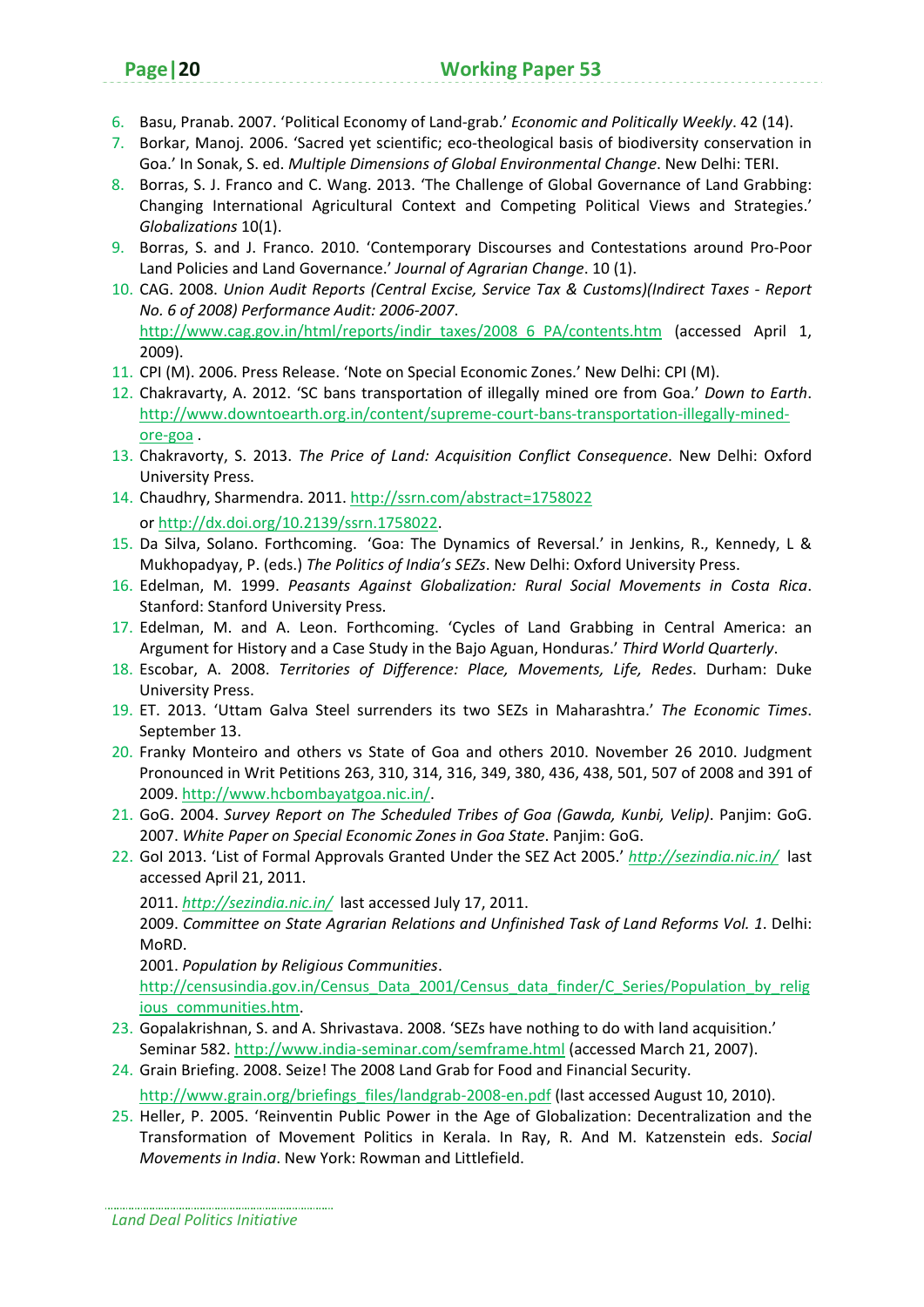26. Indian Express. 2013. 'Govt gives in to farmers, withdraws 36 villages from Mandal‐Becharaji SIR.' *Indian Express.* August 15.

2012. 'Maharashtra govt cancels 4 SEZs over land acquisition.' *Indian Express*. July 31.

- 27. JAGPAL SINGH VS. THE STATE OF PUNJAB AND OTHERS AIR 2011. SC. http://JUDIS.NIC.IN
- 28. Kale, Sampat. 2008. *Anti SEZ Struggle: A Victory for Farmers and Workers*. Pune: National Centre for Advocacy Studies.
- 29. Kazi, Saltanat and Alito Siqueira. 2006. 'Bridging local and global concerns: a study on globalized tourism and its implications on land‐use and land‐cover.' In Sonak, S. ed. *Multiple Dimensions of Global Environmental Change*. New Delhi: TERI.
- 30. Levien, M. 2012. 'The Land Questions: Special Economic Zones and the Political Economy of Dispossession in India.' *The Journal of Peasant Sudies* 39(3‐4).
- 31. Margulis, M. et al. 2013. 'Land Grabbing and Global Governance: Critical Perspectives.' *Globalizations*. 10(1).
- 32. Martinez‐Alier, J. 2002. *The Environmentalism of the Poor: A Study of Ecological Conflicts and Valuation*. Northampton: Edward Elgar.
- 33. Mohan, V. 2013. 'Cultivable Land continues to Shrink.' *The Economic Times*. August 16.
- 34. Mohanty, H. 2010. 'Tata Steel to resume work after notification of Gopalpur SEZ.' *Business Standard.*April 13.
- 35. Newman, R. 1984. 'Goa; The transformation of an Indian Region.' *Pacific Affairs*. 57(3).
- 36. Podur. J. 2013. 'The Bastar Land Grab in India: An Interview with Sudha Bharadwaj.' *The Bullet: Socialist Project*. 808.
- 37. PTI 2011. 'Goa's per capita highest in India.' *Goa News*. http://www.goanews.com/news\_disp.php?newsid=1359.
- 38. Roberts, A. 2010. 'A Great and Revolutionary Law? The First Four Years of India's Right to Information Act.' *Public Administration Review*. 70(6).
- 39. Rubinoff, Arthur. 1992. 'Goa's Attainment of Statehood.' *Asian Survey.* 32 (5).
- 40. Sadhle, Kamlakar. 2000. *Bhutkhambcha Lokaladha*. Ponda: Nirmal Vishva Prakashan.
- 41. Sampat, Preeti. 2013. 'Limits to Absolute Power: Eminent Domain and the Right to Land in India.' *Economic and Politically Weekly*. Vol. 48(19). 2010. 'Special Economic Zones in India: Reconfiguring Displacement in a Neoliberal Order?' *City and Society*. 22(2).

2008. 'Special Economic Zones in India.' *Economic and Politically Weekly*. 43(28).

- 42. Sandbrook, R., M. Edelman, P. Heller and J. Teichman. 2007. Social Democracy in the Global Periphery. Cambridge University Press: New York.
- 43. Sonak, S., 2006. 'Factors affecting land‐use and land‐cover changes in the coastal wetlands of Goa.' In Sonak, S. ed. *Multiple Dimensions of Global Environmental Change*. New Delhi: TERI.
- 44. Sridhar, A. 2010. 'Eminent domain, absolute doubt: Crusade for Goa's comunidades.' *Infochange*.http://infochangeindia.org/environment/coastal‐commons/eminent‐domain‐ absolute-doubt-crusade-for-goa-s-comunidades.html .
- 45. Subbarao, D. 2009. 'Impact of the Global Financial Crisis in India: Collateral Damage and Response.' Speech by Duvvuri Subbarao, Governor of the Reserve Bank of India, delivered at the Symposium on "The Global Economic Crisis and Challenges for the Asian Economy in a Changing World." Organized by the Institute for International Monetary Affairs, Tokyo. February 18. http://www.bis.org/review/r090223b.pdf.
- 46. Thakkar, M. 2013. 'Narendra Modi's decision to set up SIRs receives disapproval from farmers.' *The Economic Times*. Aug 11.
- 47. ToI. 2013. '5,000 Gujarat farmers protest against Maruti plant.' *The Times of India*. Aug 17.
- 48. UNDP. 2011. 'India's Job Guarantee Act Emerging as a Ray of Hope in Global Meltdown.' http://www.undp.org/content/support/en/home/test\_area/ourwork/democraticgovernance/su ccessstories/india\_s\_job\_guaranteeactemergingasrayofhopeinglobalmeltdown/
- 49. Venkatesan, J. 2013. 'Court notice to Goa on plea to ban ore exports.' *The Hindu*.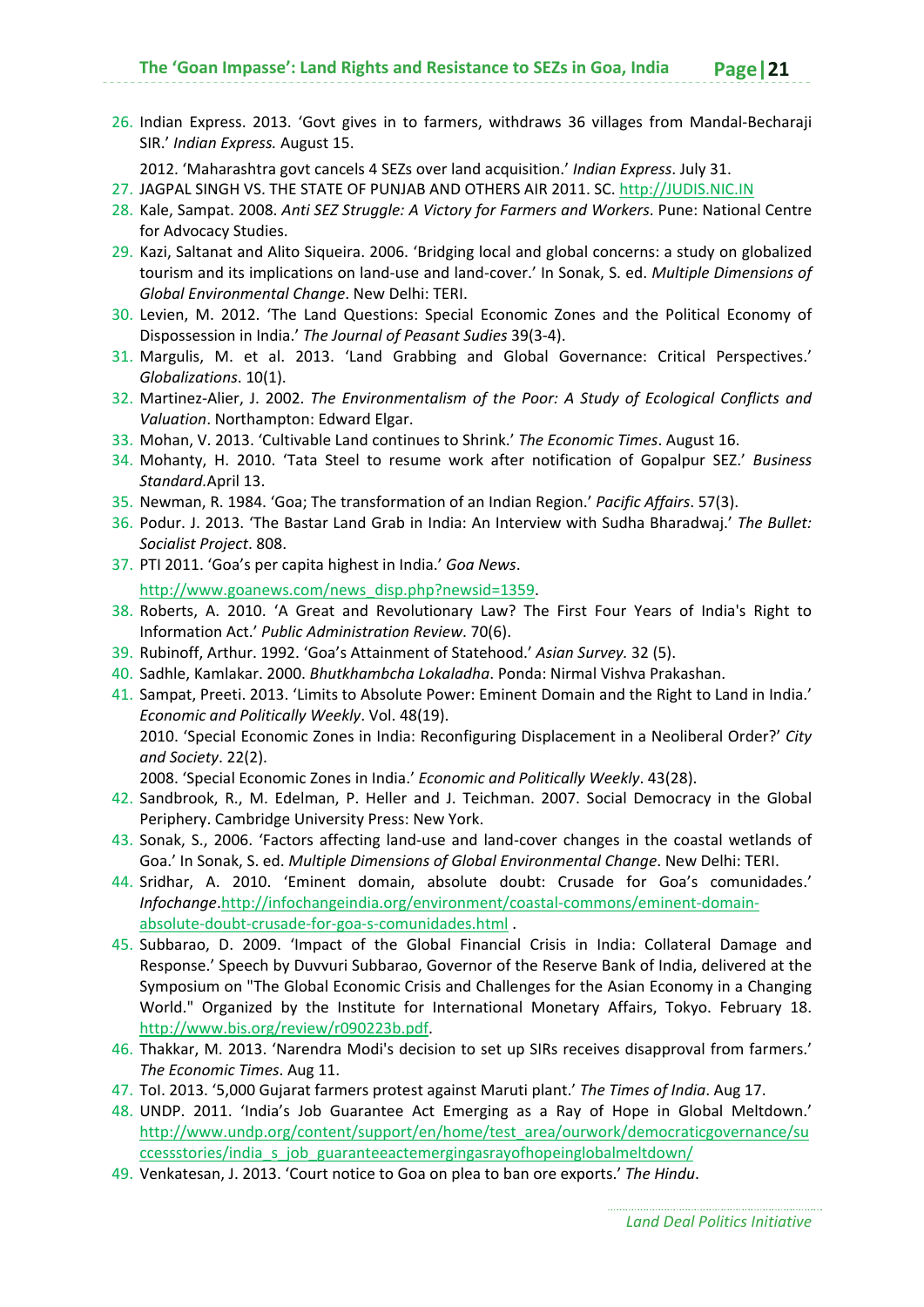http://www.theHindu.com/news/national/court-notice-to-goa-on-plea-to-ban-oreexports/article4329233.ece.

- 50. Verdery, K. 2003. *The Vanishing Hectare: Property and Value in Postsocialist Transylvania*. Ithaca: Cornell University Press.
- 51. Walker, K. 2006. 'Gangster Capitalism' and Peasant Protest in China: The Last Twenty Years.' *The Journal of Peasant Studies.* 33(1).
- 52. White, B., S. Borras., R. Hall., I. Scoones and W. Wolford. 2012. 'The new enclosures: Critical Perspectives on Corporate Land Deals.' *The Journal of Peasant Studies.* 39 (3‐4).

*Land Deal Politics Initiative*